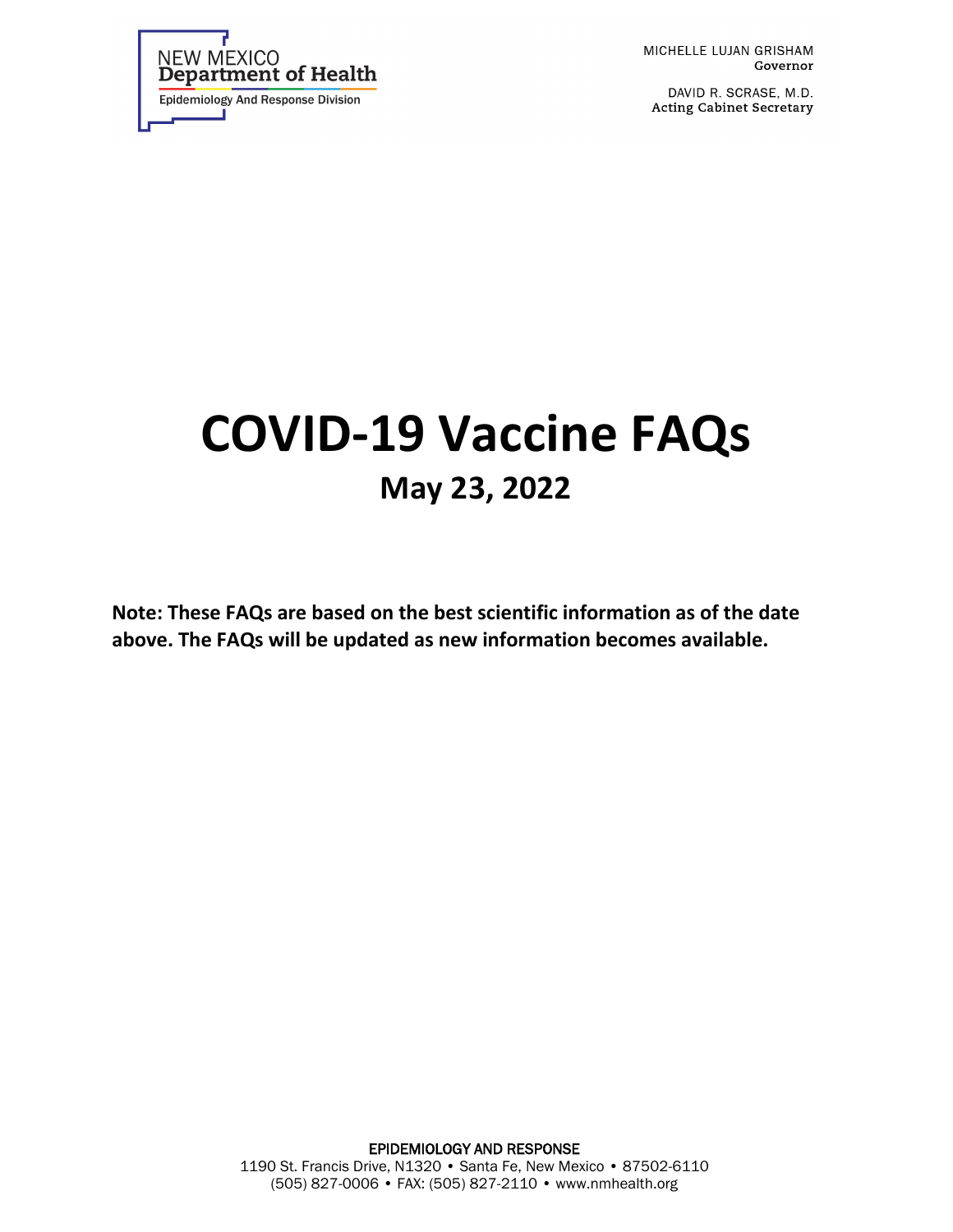# **Table of Contents**

| What will it cost to get a COVID-19 vaccine? Is it free? What if I don't have health            |  |
|-------------------------------------------------------------------------------------------------|--|
|                                                                                                 |  |
|                                                                                                 |  |
|                                                                                                 |  |
| I am currently infected or have been infected previously with the virus that causes COVID-19.   |  |
|                                                                                                 |  |
| I was recently exposed to someone with COVID-19. Should I get the vaccine?  6                   |  |
| I had COVID-19 and received passive antibody therapy. Should I get the vaccine? 6               |  |
| I have an underlying condition that is considered high risk for severe COVID-19 disease.        |  |
|                                                                                                 |  |
|                                                                                                 |  |
| I received a COVID-19 vaccine that is not yet authorized in the United States. Should I get re- |  |
|                                                                                                 |  |
|                                                                                                 |  |
| I need to get tested for tuberculosis (TB) infection using an immune-based test. Can I get      |  |
|                                                                                                 |  |
| Can people who previously had Multisystem Inflammatory Syndrome in Children (MIS-C) or          |  |
| Do minors under 18 years need a parent or guardian consent to be vaccinated?10                  |  |
| What's the difference between the adult and pediatric COVID-19 vaccines?10                      |  |
| My child will turn 12 years old soon. Which COVID-19 vaccine should they receive?10             |  |
| I am a small person aged 12 years or older. Can I receive the pediatric COVID-19 vaccine for 5- |  |
|                                                                                                 |  |
|                                                                                                 |  |
|                                                                                                 |  |
| How do I know which sources of COVID-19 vaccine information are accurate?  12                   |  |
| Do the COVID-19 vaccines contain any heavy metals (e.g., mercury), preservatives, and/or        |  |
|                                                                                                 |  |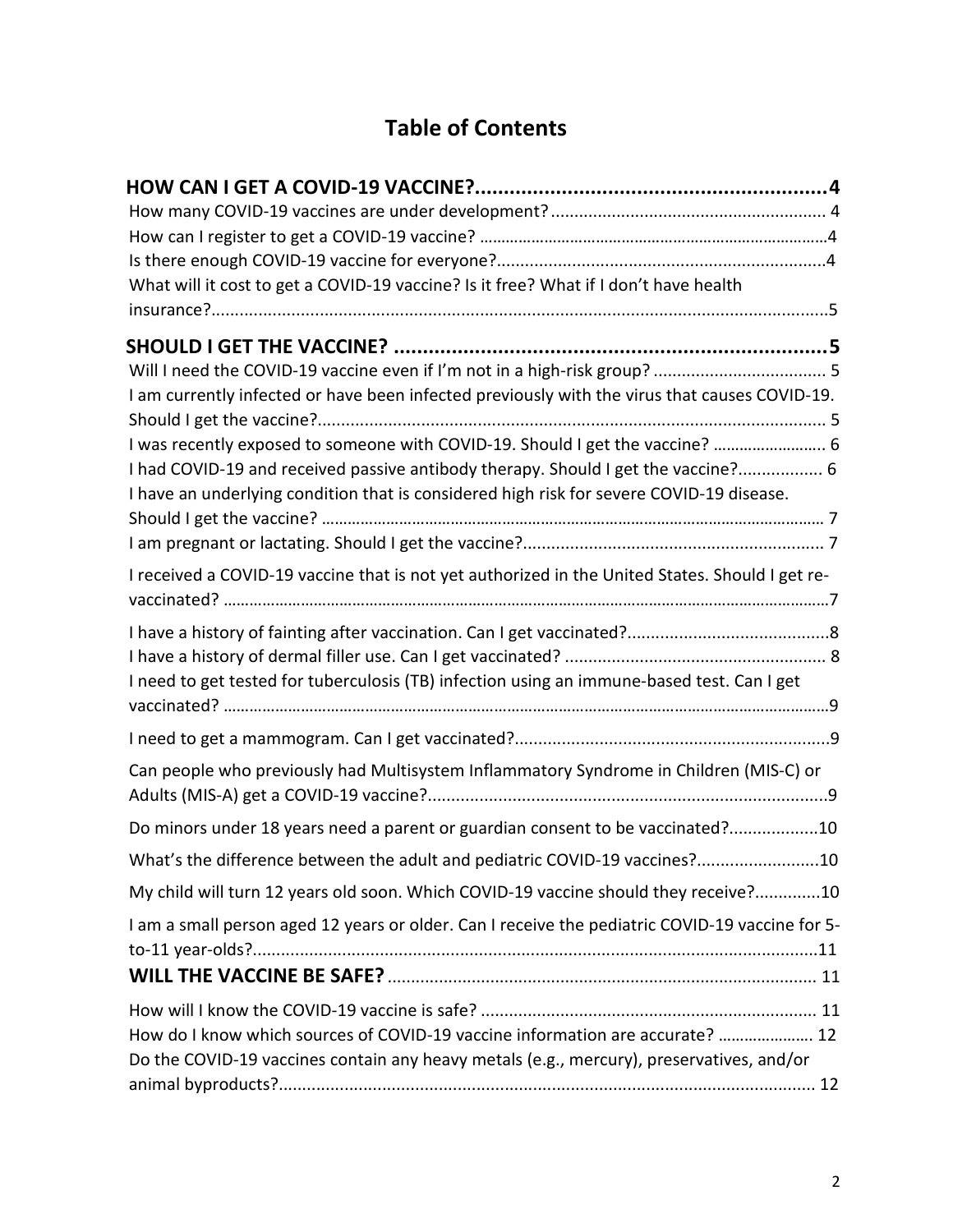| Is it safe for me to get a COVID-19 vaccine if I would like to have a baby one day? 13                                                                                                          |  |
|-------------------------------------------------------------------------------------------------------------------------------------------------------------------------------------------------|--|
| What do I need to know about reports of blood clots after vaccination? 14                                                                                                                       |  |
| What do I need to know about reports of myocarditis or pericarditis after vaccination?14                                                                                                        |  |
|                                                                                                                                                                                                 |  |
|                                                                                                                                                                                                 |  |
|                                                                                                                                                                                                 |  |
| Can I get my second dose of vaccine earlier or later than the recommended date?  17                                                                                                             |  |
| When can I stop wearing a mask and social distancing after I have been vaccinated?  18                                                                                                          |  |
|                                                                                                                                                                                                 |  |
| How do I report if I have a problem or bad reaction after getting a COVID-19 vaccine?  19                                                                                                       |  |
|                                                                                                                                                                                                 |  |
| If I develop symptoms after vaccination, should I self-isolate and get tested for COVID-19?. 20<br>If I have received the vaccine, do I have to quarantine after close contact with someone who |  |

| $\sim$ . That choose the table in a choice to span antino arter bibbe contact men context the |  |
|-----------------------------------------------------------------------------------------------|--|
|                                                                                               |  |

| What COVID-19 safe practices should I still follow, even after I'm vaccinated?22                  |  |
|---------------------------------------------------------------------------------------------------|--|
| I received the vaccine and then tested positive for the virus that causes COVID-19. Is it a false |  |
|                                                                                                   |  |
| What percentage of the population needs to get vaccinated to have herd immunity to COVID-         |  |
|                                                                                                   |  |
| I received the vaccine and need to get another non-COVID-19 vaccine(s). When can I receive        |  |
|                                                                                                   |  |
| I tested positive for COVID-19 after completing vaccination. Is it safe to receive treatment such |  |

as monoclonal antibodies?...........................................................................................................23 What's the difference between a booster dose and an additional dose? ………………………………..23 Do I need to get a booster dose after completing vaccination? .................................................. 24 Do I need to get an additional dose after completing vaccination?.............................................26 I am moderately or severely immunocompromised. Can I get both an additional dose and a booster dose? ……………………………………………………………………………………………………………………...…28 What do I need to know about new COVID-19 variants and vaccination?...................................28 Should I get an antibody test before or after vaccination?..........................................................28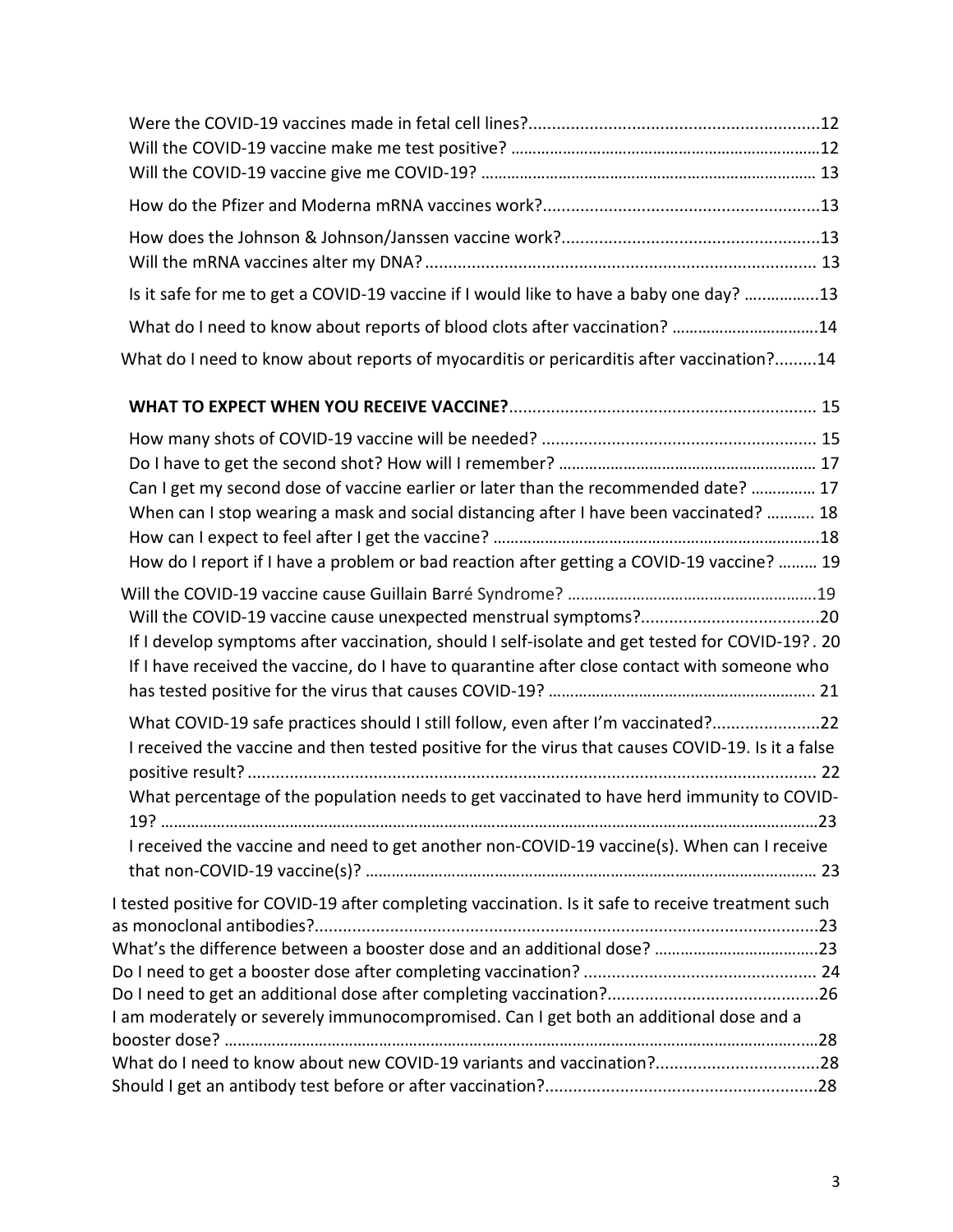# **HOW CAN I GET A COVID-19 VACCINE?**

#### **How many COVID-19 vaccines are available in the United States?**

Three vaccines have completed development and been authorized or approved in the United States. The Pfizer/BioNTech vaccine, also called Comirnaty®, has been approved by the FDA for people aged 16 years and older, and the Moderna vaccine, also called Spikevax®, has been approved by the FDA for people aged 18 years and older. The FDA has also granted Emergency Use Authorization (EUA) for the Pfizer/BioNTech vaccine in children 5 through 15 years of age. The FDA has also authorized the Johnson and Johnson/Janssen vaccine in people aged 18 years and older, but as of May 5, 2022, has restricted the authorization to people for whom other COVID-19 vaccines are not accessible or clinically appropriate, or who prefer the Johnson & Johnson/Janssen vaccine for personal reasons, and would otherwise not get a COVID-19 vaccine.

Multiple additional COVID-19 vaccines are under development or have been authorized for use in other countries. Some of these vaccines are in large-scale (Phase 3) clinical trials in the United States. During Phase 3 trials, scientists give the vaccine to thousands of people to see how many become infected, compared with volunteers who receive a placebo. These trials can determine if the vaccine is safe and protects against COVID-19.

Phase 3 trials are designed to reveal evidence of relatively rare side effects that might have been missed in earlier studies. In addition, COVID-19 vaccine manufacturers include members of different gender, age, race, and ethnicity groups in Phase 3 trials to ensure vaccine effectiveness and safety across diverse populations.

# **How can I register to get a COVID-19 vaccine?**

There are several ways to register to be vaccinated with COVID-19 vaccine. 1) NMDOH App: You can visit the online registration webpage at [https://cvvaccine.nmhealth.org/,](https://cvvaccine.nmhealth.org/) create your profile and enter your health and other information.

2) Call the hotline: Users who have questions or would like support with the registration process - including New Mexicans who do not have internet access - can dial 1-855-600-3453, press option 0 for vaccine questions, and then option 4 for technical support.

3) Vaccine.gov: Since not all providers are registered on the NMDOH app, you can also find vaccines at vaccine.gov which will give you a wider range of providers

4) Vaccines may also be available at local pharmacies or from your primary care provider.

#### **Is there enough COVID-19 vaccine for everyone?**

There is enough supply for New Mexicans to schedule their own vaccination appointments.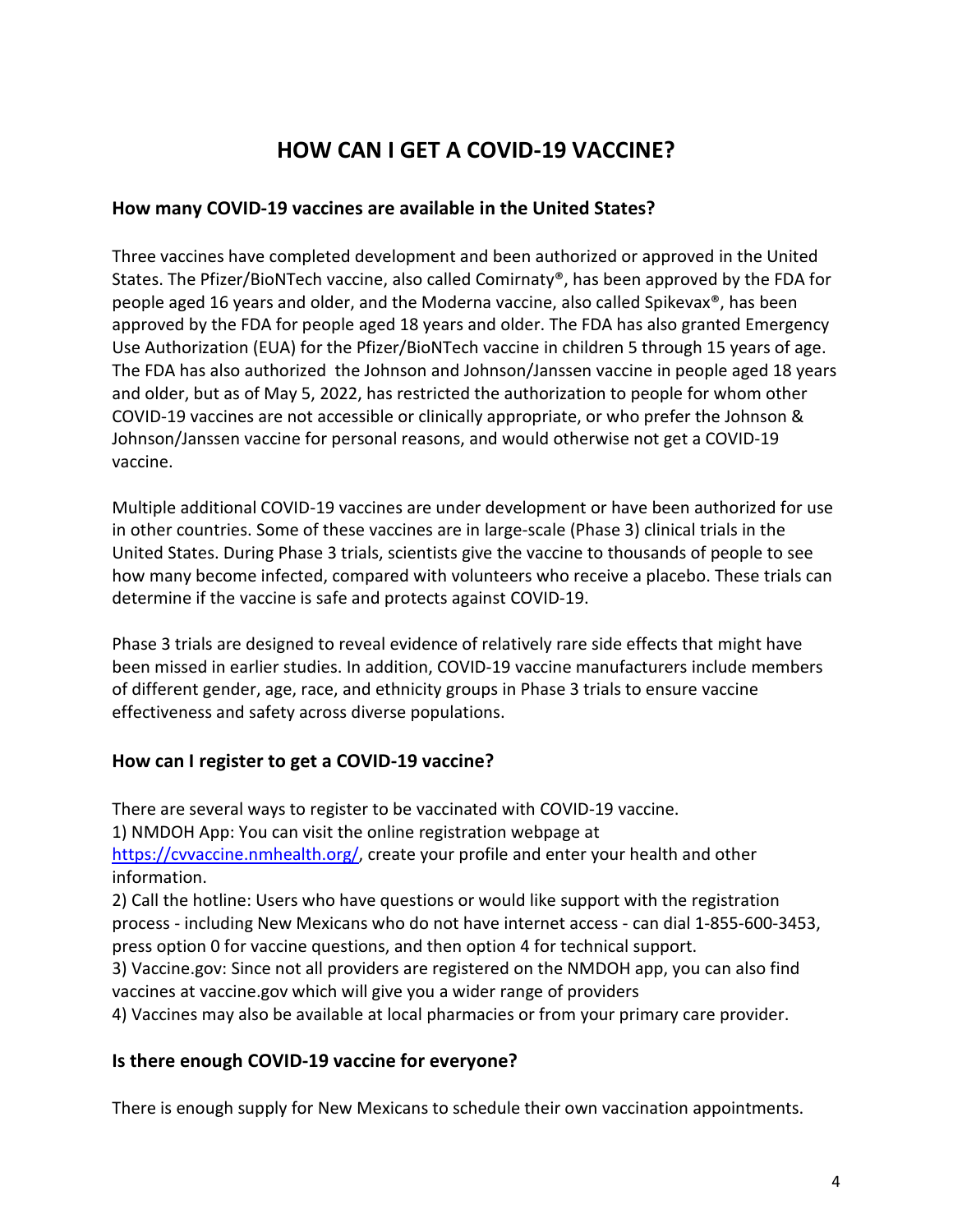For more information, or to register for a vaccination appointment, please visit: [https://cv.nmhealth.org/covid-vaccine/.](https://cv.nmhealth.org/covid-vaccine/) You may also schedule a vaccine appointment directly with a pharmacy or your primary care provider.

# **What will it cost to get a COVID-19 vaccine? Is it free? What if I don't have health insurance?**

The vaccine is free to all people at no cost to you, regardless of your insurance or immigration status.

Vaccination providers will be able to charge an administration fee that is reimbursed by the patient's public or private insurance company or, for uninsured patients, by the federal Health Resources and Services Administration's (HRSA) Provider Relief Fund.

The federal government requires vaccine providers to administer vaccine to people for free. While the place you are getting vaccinated may ask for insurance or ID, that is only for those providers to get reimbursed. You are not required to have ID or insurance in order to get a vaccine.

# **SHOULD I GET THE VACCINE?**

# **Will I need the COVID-19 vaccine even if I'm not in a high-risk group?**

Yes. While many people with COVID-19 have only a mild illness, others may get a severe case or they may even die. There is no way to know in advance how COVID-19 will affect you, even if you are not at increased risk of severe complications.

Also, if you get infected, you may spread the disease to friends, family, and others around you. COVID-19 vaccination helps protect you by creating an antibody response so that you can have immunity against COVID without actually having to get COVID. While most COVID cases are mild for younger people, you can still get severe COVID or long COVID regardless of your age. The more people are vaccinated and protected against COVID-19 disease, the safer we are.

# **I am currently infected or have been infected previously with the virus that causes COVID-19. Should I get the vaccine?**

For persons with prior infection with the SARS-CoV-2 virus, data from clinical trials indicate that COVID-19 vaccines are safe. You should get a COVID-19 vaccine even if you already had COVID-19.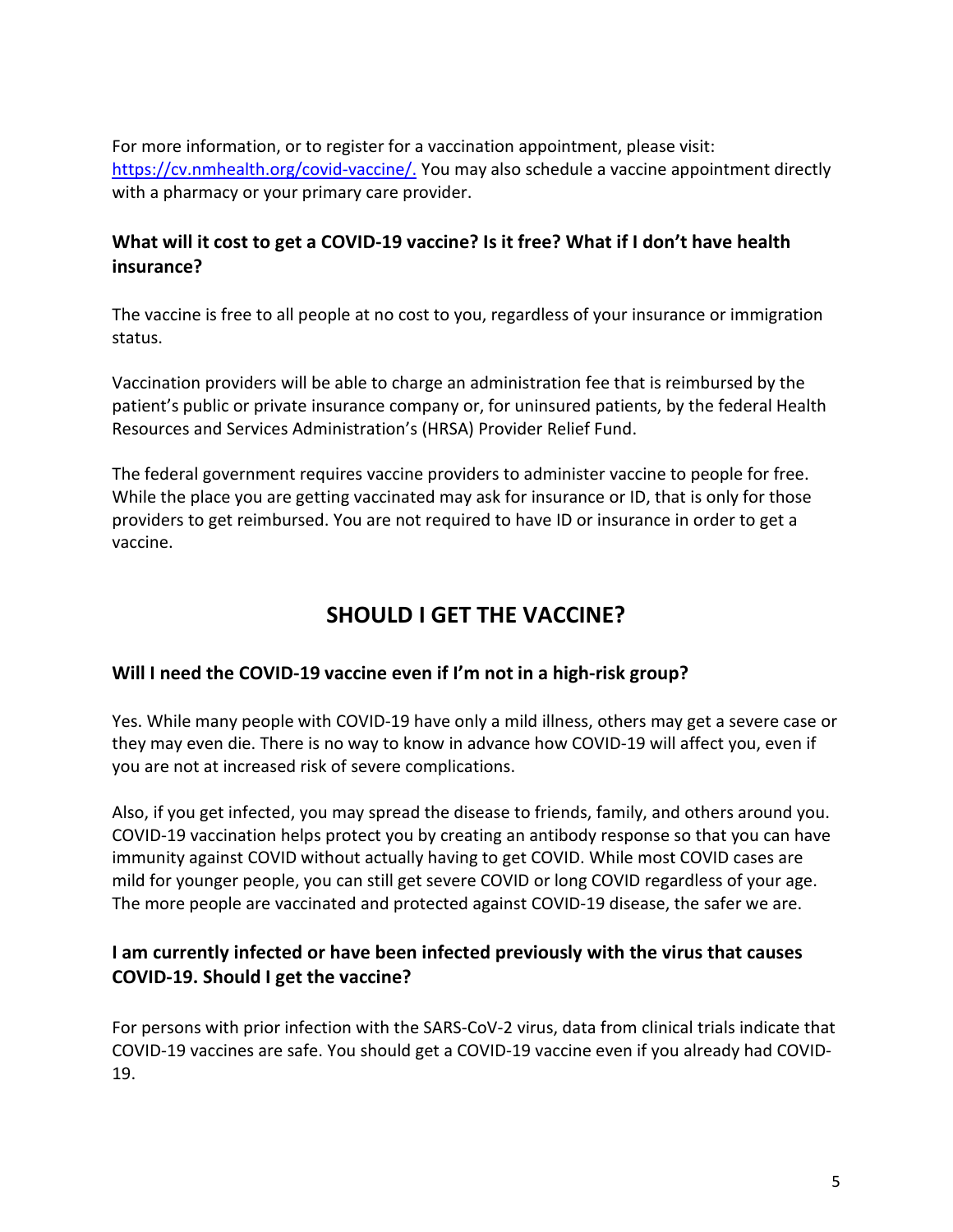Vaccination of persons with known current infection with the virus that causes COVID-19 should be delayed until the person has recovered from the acute illness (if the person had symptoms) and criteria have been met for them to discontinue isolation.

While there is no minimum interval between infection and vaccination, current evidence suggests that reinfection is uncommon in the months after initial infection but may increase with time due to waning immunity. People who have recently had COVID-19 may consider delaying a COVID-19 vaccine dose by 3 months from symptom onset (or the positive test date if they had no symptoms). Data have shown that people who were previously infected with COVID-19 and who get vaccinated are less likely to be re-infected than those who do not get vaccinated.

# **I was recently exposed to someone with COVID-19. Should I get the vaccine?**

COVID-19 vaccines are not currently recommended to help prevent getting COVID after an exposure to COVID. Because it usually takes 4-5 days before developing COVID after an exposure, it is unlikely that the first dose of COVID-19 vaccine would provide an adequate immune response that would prevent someone from getting COVID after an exposure. Thus, vaccination is unlikely to be effective in preventing disease following an exposure.

Persons in the community or outpatient setting who have had a known COVID-19 exposure should wait to seek vaccination until their quarantine period has ended to avoid potentially exposing healthcare personnel and other persons to SARS-CoV-2 during the vaccination visit.

# **I had COVID-19 and received passive antibody therapy. Should I get the vaccine?**

If you were treated for COVID-19 with [monoclonal antibodies or convalescent plasma](https://www.cdc.gov/vaccines/covid-19/clinical-considerations/covid-19-vaccines-us.html) while sick with COVID-19, or received such products as pre-exposure or post-exposure prophylaxis, there is no longer a waiting period before you can receive a COVID-19 vaccine. Although vaccineinduced antibody levels may be lower in people who recently received these products compared to people who have not, the clinical significance of this is unknown, and the benefits of vaccination are still considered to outweigh the risks.

However, if you have recently received a COVID-19 vaccine, administration of tixagevimab/cilgavimab (EVUSHELD™) for pre-exposure prophylaxis should be delayed for at least two weeks after vaccination.

For persons receiving antibody therapies not specific to COVID-19 treatment (e.g., intravenous immunoglobulin, RhoGAM), administration of COVID-19 vaccines either simultaneously with or at any interval before or after receipt of an antibody-containing product is unlikely to substantially impair development of a protective antibody response. Thus, there is no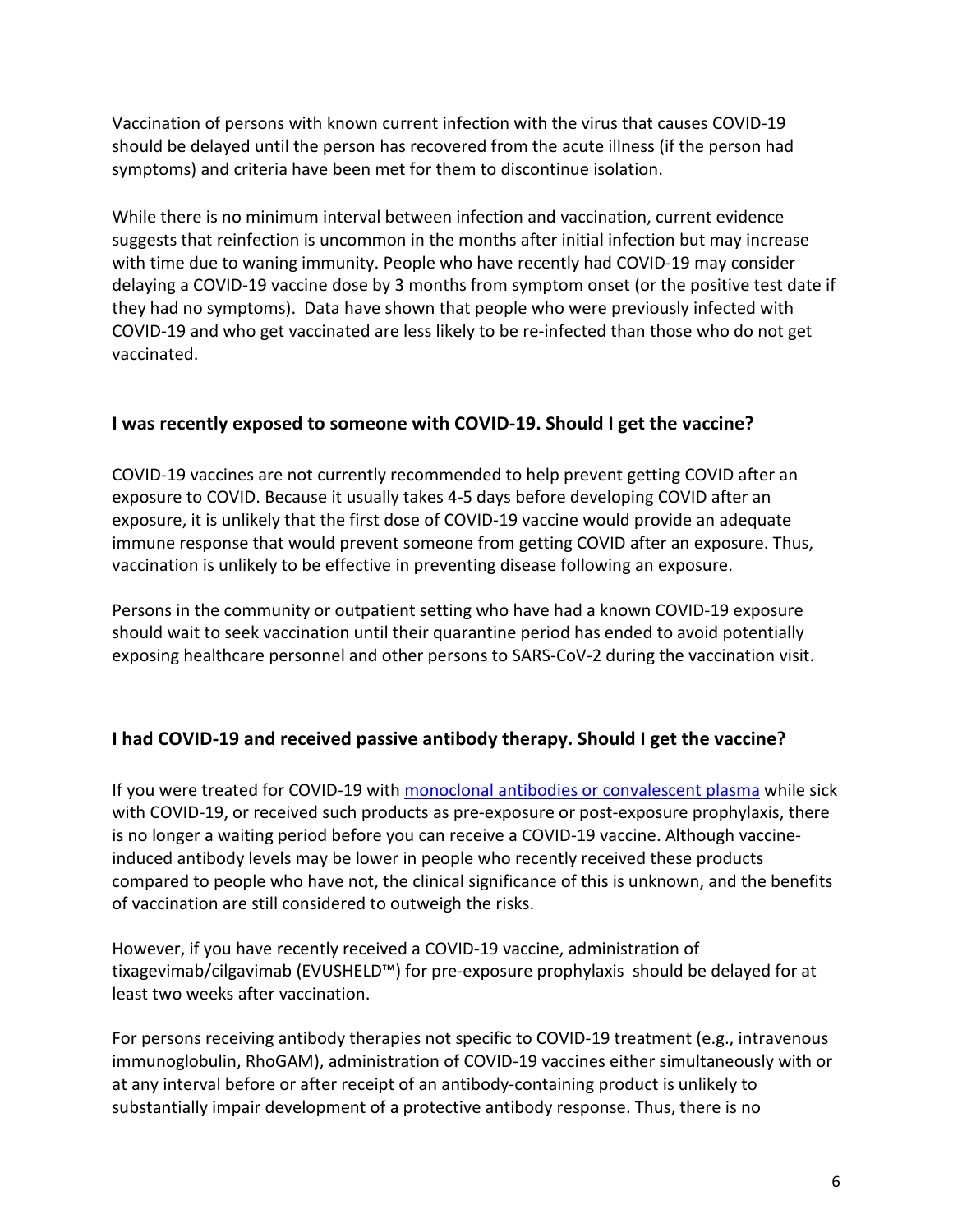recommended minimum interval between other antibody therapies (i.e., those that are not specific to COVID-19 treatment) and COVID-19 vaccination. Talk to your healthcare professional if you are unsure what treatments you received or if you have more questions about getting a COVID-19 vaccine.

# **I have an underlying condition that is considered high risk for severe COVID-19 disease. Should I get the vaccine?**

People who are at high risk for COVID-19 have a much higher risk for hospitalization and death due to COVID. People at high risk for severe COVID should definitely get the vaccine. The COVID-19 vaccines may be administered to persons with underlying medical conditions who have no contraindications to vaccination. Clinical trials have shown similar safety in persons with underlying conditions compared to persons without underlying conditions. A conversation between you and your healthcare provider may assist with the decision to get the vaccine but is not required.

# **I am pregnant or lactating. Should I get the vaccine?**

COVID-19 vaccination is recommended for all people 5 years and older, including people who are pregnant, breastfeeding, or plan to become pregnant in the future. There is currently no evidence that any vaccines, including COVID-19 vaccines, cause fertility problems in women or men. Pregnant and recently pregnant people who get COVID-19 disease are more likely to be severely ill compared with non-pregnant people. COVID-19 vaccination can prevent severe illness, hospitalization, and death.

People who are pregnant or breastfeeding may also receive a COVID-19 vaccine booster shot.

There is no recommendation for routine pregnancy testing before receipt of a COVID-19 vaccine. Those who are trying to become pregnant do not need to avoid pregnancy after COVID-19 vaccination. If you are pregnant or breastfeeding, you can receive any of the currently authorized COVID-19 vaccines. For more information, consult your healthcare provider or visit th[e CDC site](https://www.cdc.gov/coronavirus/2019-ncov/vaccines/recommendations/pregnancy.html) for people who are pregnant or breastfeeding. You can also talk to an expert at [MotherToBaby,](https://mothertobaby.org/ask-an-expert/) available in English and Spanish by phone at 1-866-626-6847 or online at *[ContactUs@mothertobaby.org.](mailto:ContactUs@mothertobaby.org)*

# **I received a COVID-19 vaccine that is not yet authorized in the United States. Should I get re-vaccinated?**

Some people may have received a COVID-19 vaccine that is not currently authorized in the United States (such as vaccine trial participants or people who got vaccinated in another country). Data are limited on the safety or efficacy of receiving an FDA-authorized COVID-19 vaccine (Pfizer, Moderna, or Johnson & Johnson/Janssen) after receipt of a non-FDA-authorized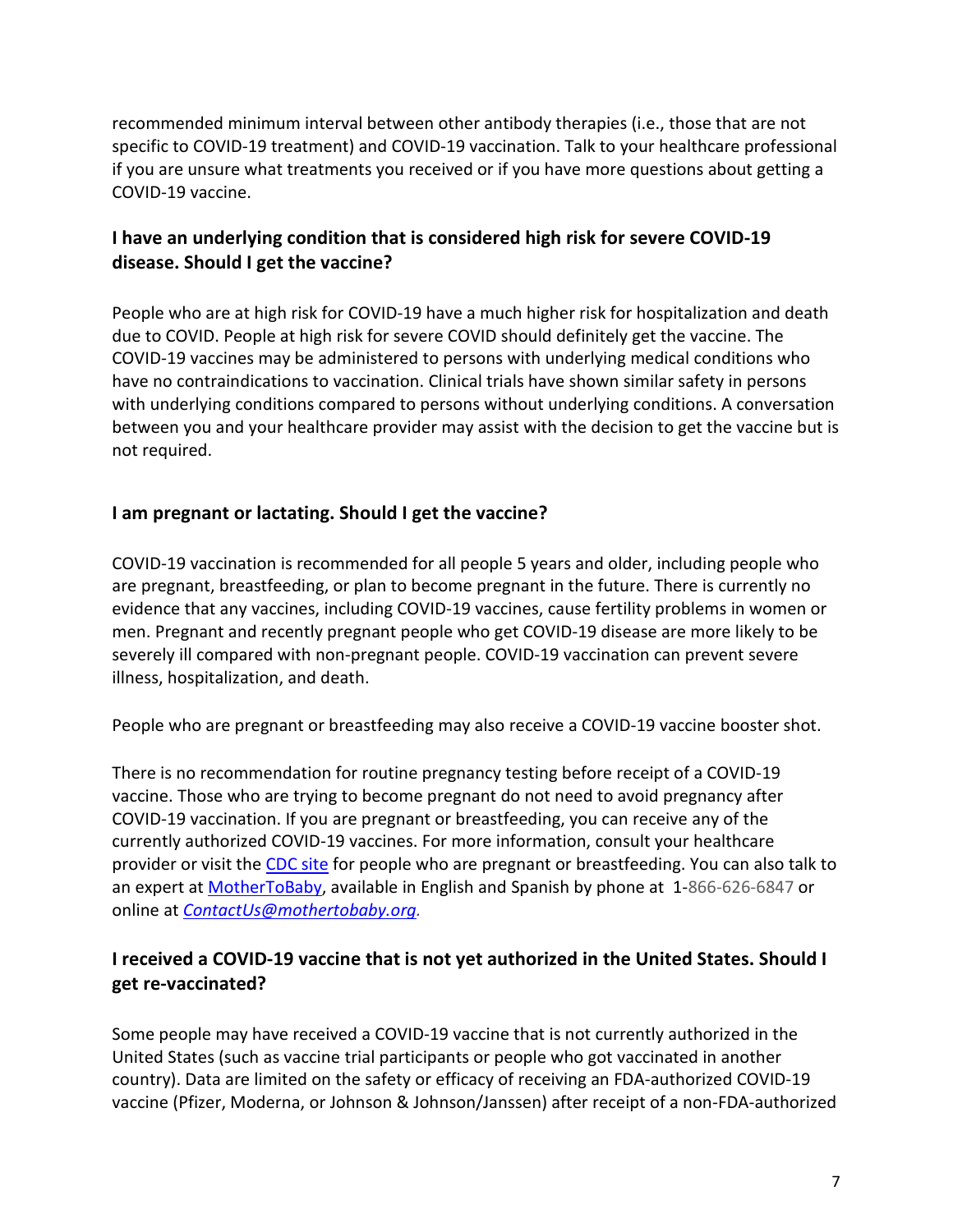COVID-19 vaccine. However, in some circumstances people who received a COVID-19 vaccine not currently authorized in the United States may be offered re-vaccination with an FDAauthorized or FDA-approved vaccine.

- People who completed a COVID-19 vaccination series with a vaccine that has not yet been authorized or approved by the FDA, but has been authorized for emergency use by the World Health Organization (WHO) **do not** need additional doses with an FDAauthorized vaccine. If not yet boosted, they should receive an age-appropriate mRNA booster dose at least 5 months after their last primary series dose. If moderately or severely immunocompromised, they should receive an additional (single) dose of mRNA vaccine at least 28 days after the last dose of their primary series, followed by a first and second booster dose when eligible.
- People who are partially vaccinated with a COVID-19 vaccine series authorized for emergency use by WHO are recommended to receive a single dose of an mRNA COVID-19 vaccine at least 28 days after the last dose they received of the WHO-authorized vaccine. Usual booster dose and/or additional dose recommendations (if applicable) follow.
- People who completed or partially completed a COVID-19 vaccine series with a vaccine that is neither authorized or approved by the FDA **nor** authorized for emergency use by WHO are recommended to start a primary series of an FDA-authorized or FDA-approved vaccine at least 28 days after the last dose of their last dose.

The minimum interval between the last dose of a non-FDA-authorized vaccine and an FDA-authorized COVID-19 vaccine is 28 days. [Click here](https://www.cdc.gov/coronavirus/2019-ncov/travelers/proof-of-vaccination.html) for a list of vaccines which have been approved or authorized for emergency use by either the FDA or the WHO.

# **I have a history of fainting after vaccination. Can I get vaccinated?**

Fainting (also called syncope) can occur after any injection, including injections of placebos during clinical trials. People with a history of fainting after vaccination should notify the person giving them the vaccine so they can provide a chair or safe place to prevent fall injuries. All people are recommended to be observed following COVID-19 vaccination for at least 15 minutes, during which they should be sitting or lying down. Minors aged 12-17 years old are recommended to be observed for 15 minutes after vaccination if a parent or guardian is present, or 30 minutes if a parent or guardian is not present.

# **I have a history of dermal filler use. Can I get vaccinated?**

Infrequently, persons who have received dermal fillers may develop swelling at or near the site of filler injection (usually face or lips) following administration of a dose of a COVID-19 vaccine. This appears to be temporary and can resolve with medical treatment, including corticoid steroid therapy. COVID-19 vaccines may be administered to persons who have received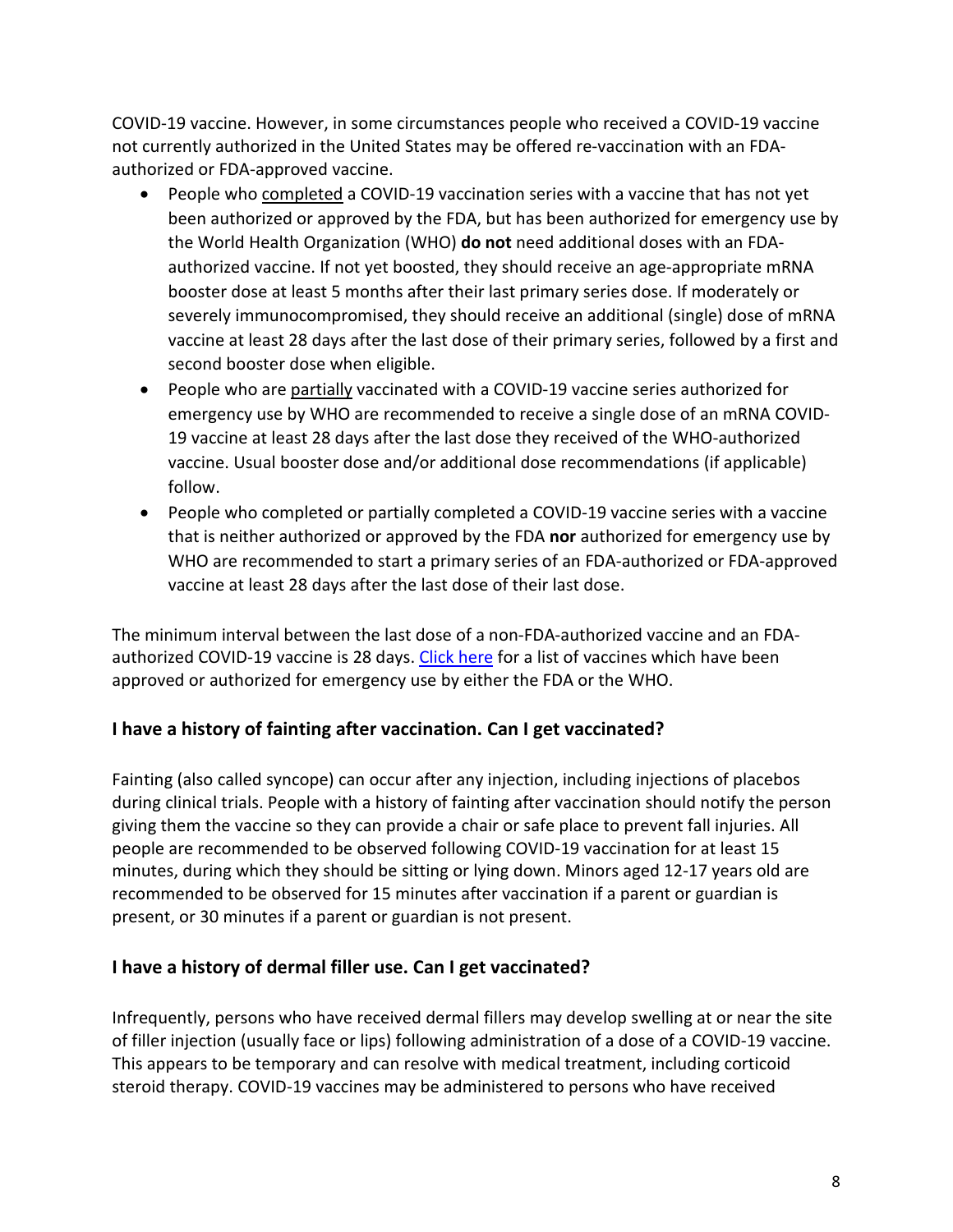injectable dermal fillers who have no contraindications to vaccination. No additional precautions are needed. However, these persons should be advised to contact their healthcare provider for evaluation if they develop swelling at or near the site of dermal filler following vaccination.

# **I need to get tested for tuberculosis (TB) infection using an immune-based test. Can I get vaccinated?**

The COVID-19 vaccine should not be delayed because of testing for TB infection. Testing for TB infection with immune methods, either the tuberculin skin test (TST) or an interferon gamma release assay (IGRA), can be done before, after, or during the same encounter as the COVID-19 vaccination.

TSTs and IGRAs were previously recommended to be administered ≥4 weeks after completion of COVID-19 vaccination to minimize potential theoretical interference between vaccination and TB testing. This was out of an abundance of caution during a period when these vaccines were new. However, given logistical challenges faced in delaying TB infection testing, the recommendation has been updated so that these tests may now be administered without regard to timing of COVID-19 vaccination.

#### **I need to get a mammogram. Can I get vaccinated?**

Most routine medical procedures or screenings can still be performed before or after getting a COVID-19 vaccine. However, people who have gotten a COVID-19 vaccine can experience swelling in the lymph nodes (lymphadenopathy) in the underarm near where they got the shot. This swelling is a normal sign that the body is building protection against COVID-19. However, it is possible that this swelling could cause a false reading on a mammogram. Some experts recommend getting a mammogram before the COVID-19 vaccine or waiting four to six weeks after the vaccine, if possible and when it does not unduly delay care. If you are due for a mammogram and you have recently been vaccinated for COVID-19, CDC currently recommends discussing with your healthcare provider about how long to wait after vaccination to get a mammogram.

# **Can people who previously had Multisystem Inflammatory Syndrome in Children (MIS-C) or Adults (MIS-A) get a COVID-19 vaccine?**

MIS-C and MIS-A are rare but severe conditions that can occur after acute COVID-19 infection. Children with MIS-C have high antibody titers to SARS-CoV-2 (the virus that causes COVID-19), but it is unknown if that correlates with protection against reinfection, or how long protective antibody levels last.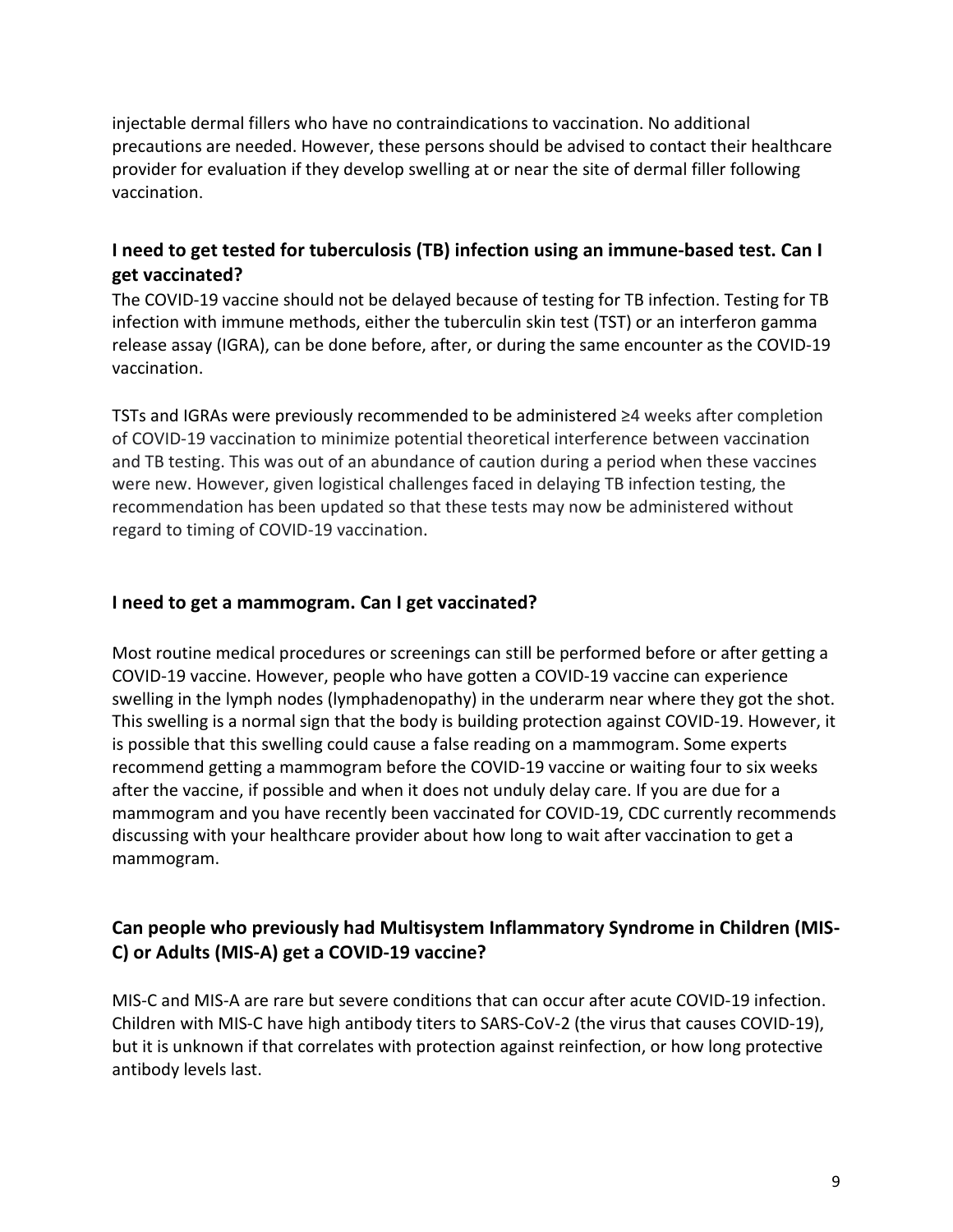People with a history of MIS-C or MIS-A may choose to be vaccinated, but may consider delaying vaccination until they have recovered from illness (including a return to normal cardiac function), and it has been at least 90 days since they were diagnosed with MIS-C or MIS-A. Patients should also consider whether they are in an area of high or substantial community transmission of COVID-19 or have an otherwise increased risk for exposure and transmission; their own increased personal risk of severe COVID-19 (e.g., age, underlying conditions); and the timing of any immunomodulatory therapies. Patients who have had MIS-C or MIS-A are strongly encouraged to discuss COVID-19 vaccination decisions with their clinical team or a specialist (e.g., specialist in infectious diseases, rheumatology, or cardiology).

# **Do minors under 18 years old need parent or guardian consent to be vaccinated?**

Yes. Individual vaccine sites may have paper or electronic consent forms for parents or guardians to sign ahead of time, or parents/guardians may choose to accompany the child to the vaccination event.

# **What's the difference between the adult and pediatric COVID-19 vaccines?**

There are two formulations of the Pfizer/BioNTech COVID-19 vaccine: one is for adults and adolescents aged 12 years or older; the other is for children aged 5-11 years, and contains a smaller dose of vaccine. Both vaccines require two doses, at least 21 days apart, for the primary series.

Although both vaccines contain the same mRNA vaccine ingredients, they are not interchangeable, and children and adults should only receive the formulation that is intended for their age group.

If the wrong type of vaccine is inadvertently used, the vaccine provider may decide to repeat the dose, depending on what kind of error occurred. For more information, visit: [https://www.cdc.gov/vaccines/covid-19/clinical-considerations/covid-19-vaccines](https://www.cdc.gov/vaccines/covid-19/clinical-considerations/covid-19-vaccines-us.html#Appendix-A)[us.html#Appendix-A.](https://www.cdc.gov/vaccines/covid-19/clinical-considerations/covid-19-vaccines-us.html#Appendix-A)

#### **My child will turn 12 years old soon. Which COVID-19 vaccine should they receive?**

Ideally, children should receive the vaccine dosage for their age group based on how old they are on the day of vaccination. If a child turns 12 years old between their first and second dose, they should receive the Pfizer vaccine for people aged 12 years and older for their second dose.

However, FDA does offer some flexibility, and children who will turn 12 years old between their first and second dose may receive either the 5-to-11 Pfizer formulation for both doses, the 12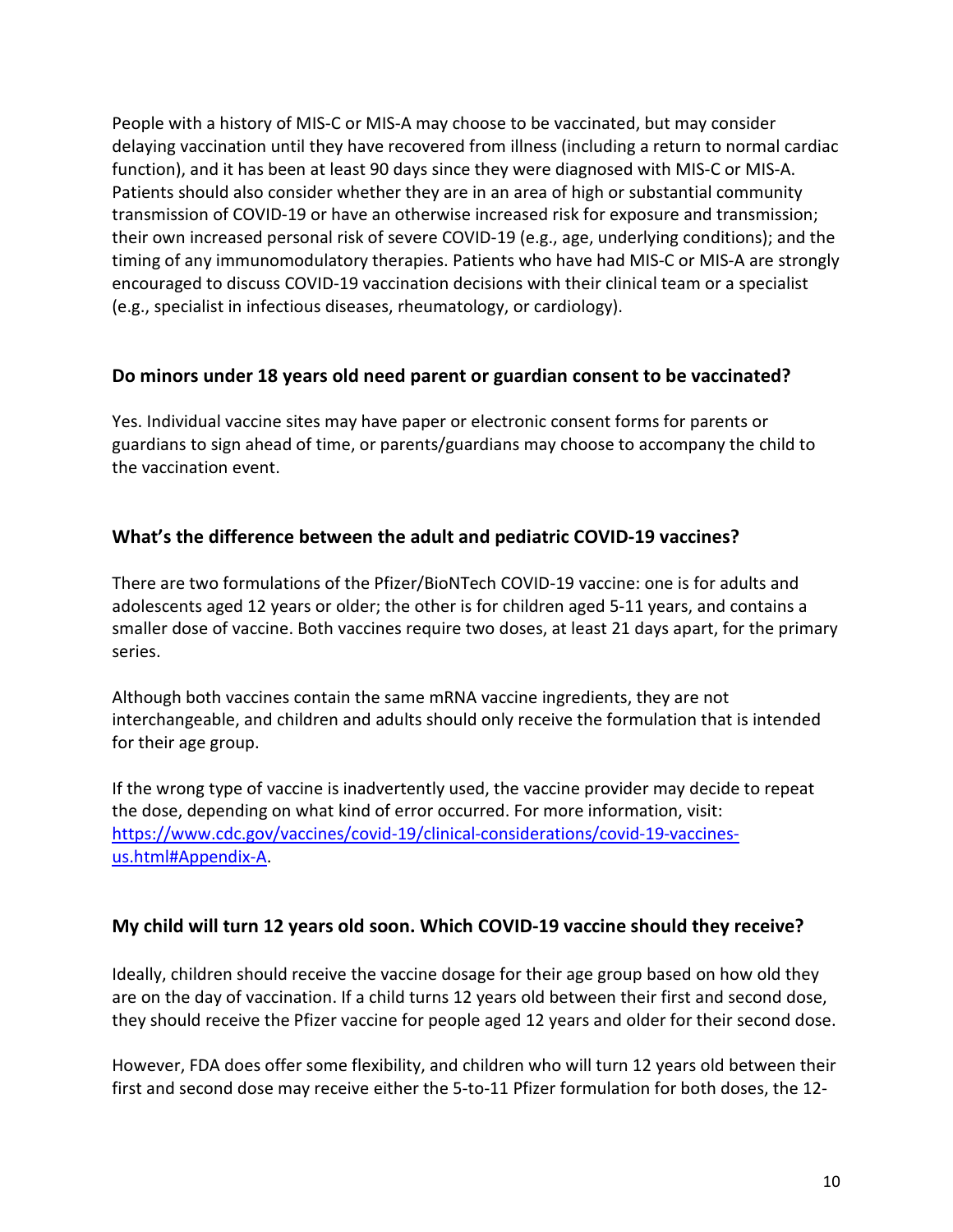years-and-older Pfizer formulation for both doses, or one of each, as appropriate for their age on the day of vaccination.

# **I am a small person aged 12 years or older. Can I receive the pediatric COVID-19 vaccine for 5-to-11 year-olds?**

No. Vaccine dosages are based on age group, not body size or weight.

# **WILL THE VACCINE BE SAFE?**

#### **How will I know that the COVID-19 vaccine is safe?**

Clinical trials involving many thousands of participants are used to investigate possible COVID-19 vaccines. These studies generate scientific data and other information that the Food and Drug Administration (FDA) uses to determine vaccine safety and effectiveness.

After the FDA makes its determination, an independent group of scientific experts – the Advisory Committee on Immunization Practices (ACIP) – reviews available data before making vaccine recommendations to the CDC.

Both of these processes have been completed for three different vaccines:

- Pfizer/BioNTech (Comirnaty®) COVID-19 Vaccine
- Moderna, Inc. (Spikevax®) Vaccine
- Johnson & Johnson/Janssen Vaccine

That means that the scientific data from the research on each of these vaccines has been reviewed by two independent teams of experts.

Even after this approval, vaccine safety monitoring systems watch for adverse events (possible side effects). If an unexpected adverse event is observed, experts quickly study it further to assess whether it was caused by the vaccine and whether it is a true safety concern.

You can read more about the many strategies for ensuring the safety of COVID-19 vaccines in the United States at the CDC's website: [https://www.cdc.gov/coronavirus/2019](https://www.cdc.gov/coronavirus/2019-ncov/vaccines/safety.html) [ncov/vaccines/safety.html](https://www.cdc.gov/coronavirus/2019-ncov/vaccines/safety.html)

For every vaccine approved for use by the FDA and ACIP, the site provides information on safety, effectiveness, recommended populations to receive the vaccine, and side effects, if any.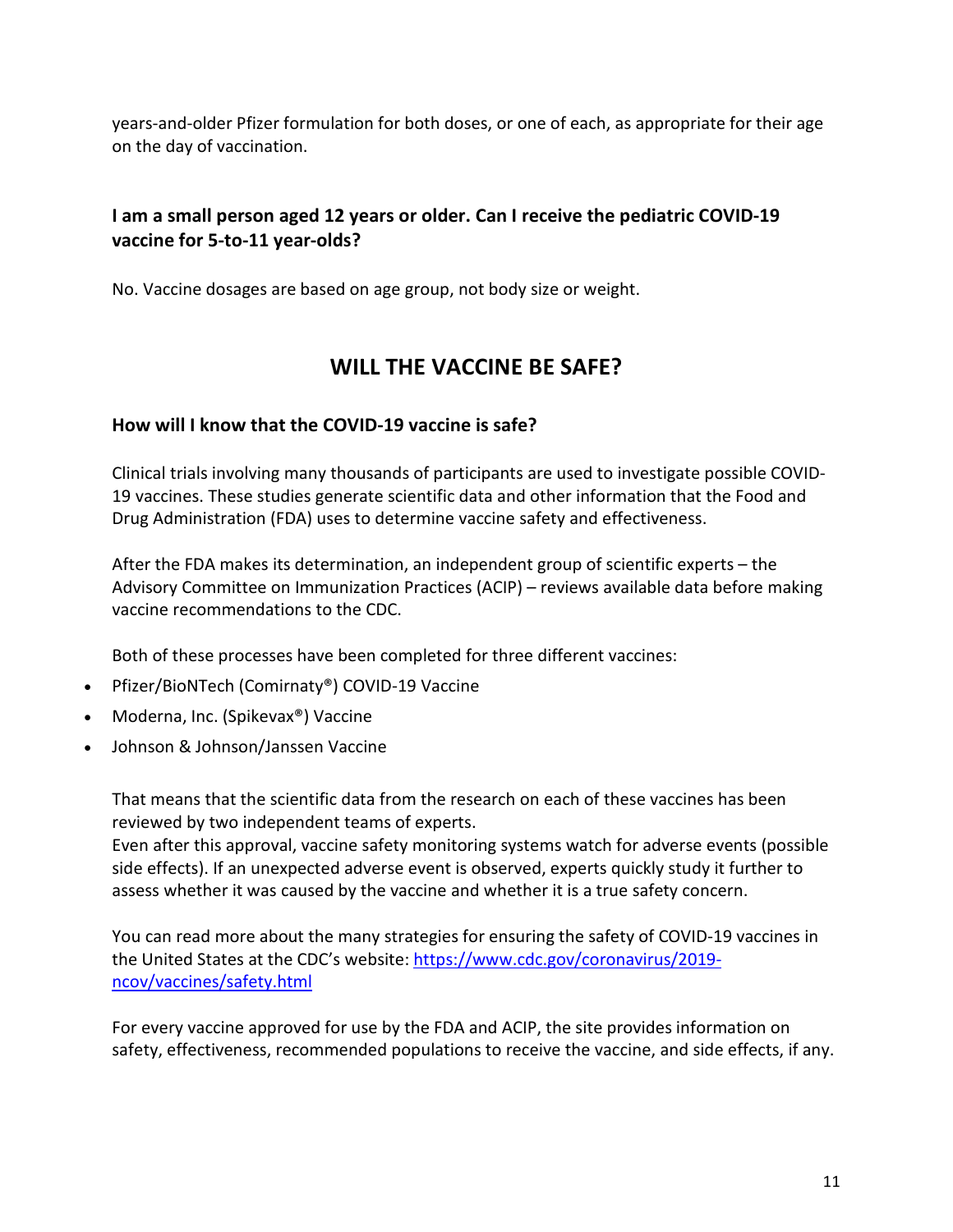#### **How do I know which sources of COVID-19 vaccine information are accurate?**

The CDC offers this guide to check sources, including websites, that contain information about COVID-19 vaccines.

<https://www.cdc.gov/vaccines/vac-gen/evalwebs.htm>

# **Do the COVID-19 vaccines contain any heavy metals (e.g. mercury), preservatives, and/or animal byproducts?**

No.

#### **Were the COVID-19 vaccines made in fetal cell lines?**

None of the COVID-19 vaccines contain fetal cells.

The Johnson & Johnson/Janssen COVID-19 vaccine needs special cells in which to grow the vaccine virus and make the vaccine. These cells were originally isolated from fetal tissue of a fetus that was aborted in 1985. This cell line, called the PER.C6 cell line, has been maintained in the laboratory ever since, and no fetal tissue has been added since the cell line was originally created.

In December 2020, the Vatican advised that a vaccine that is produced with these cells is "morally acceptable," because of the "remote" connection of today's cell lines to their origin in 1985, and the "grave danger" presented by "the pandemic spread of the SARS-CoV-2 virus that causes COVID-19."

#### **Will the COVID-19 vaccine make me test positive?**

No. Neither the recently authorized and recommended vaccines nor the vaccines currently in clinical trials in the United States will cause you to test positive on viral tests, which are used to see if you have current infection.

If your body develops an immune response, which is the goal of vaccination, there is a possibility you may test positive on some antibody tests. These antibody tests, which require a blood sample, indicate you had a previous infection and/or that you have been previously vaccinated, but cannot be used to diagnose a current infection.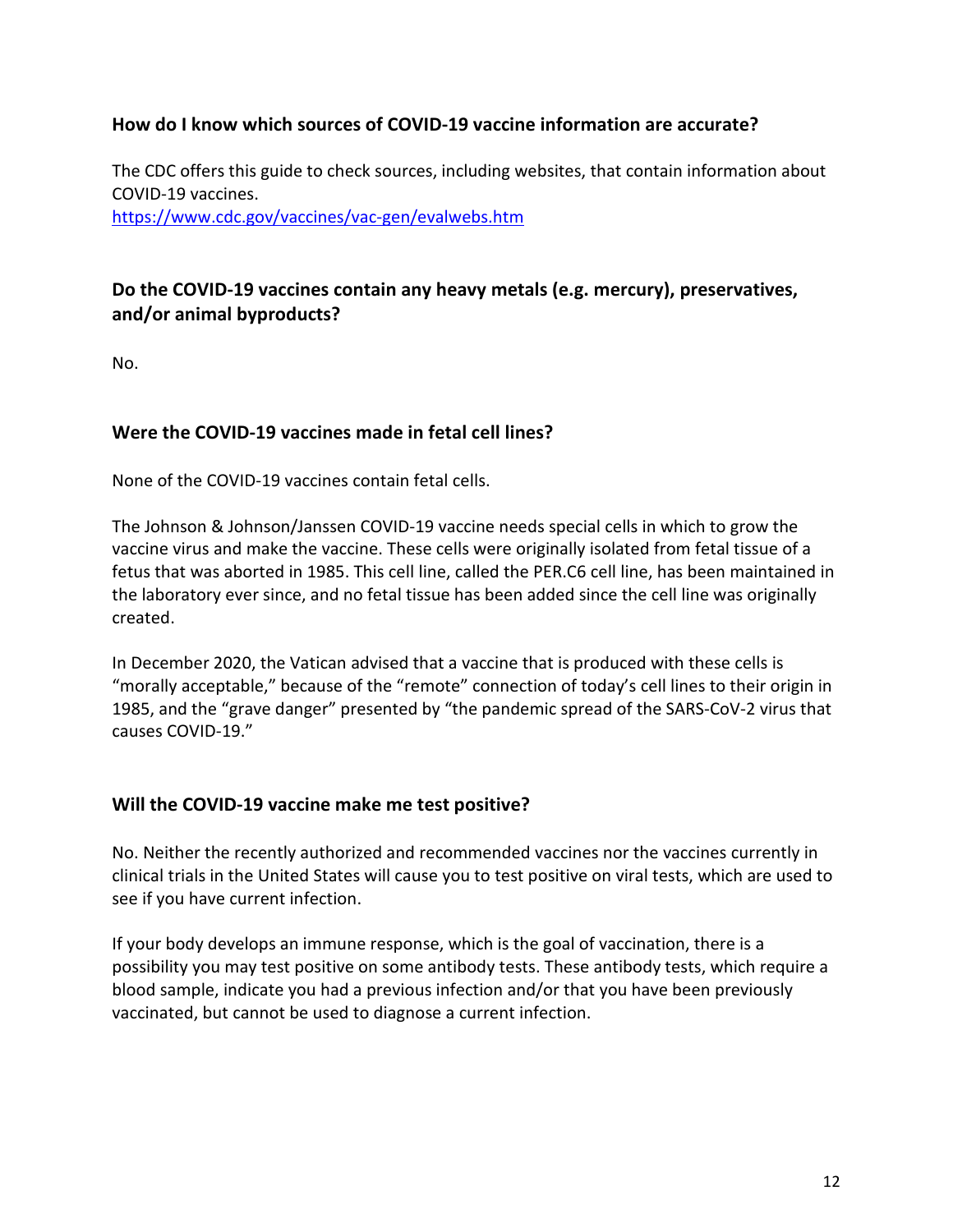#### **Will the COVID-19 vaccine give me COVID-19?**

No. None of the COVID-19 vaccines contain the live virus that causes COVID-19. The goal for each vaccine is to teach our immune systems how to recognize and fight the virus that causes COVID-19. Sometimes this process can cause symptoms such as fever. These symptoms are normal and are a sign that the body is building immunity.

#### **How do the Pfizer and Moderna mRNA vaccines work?**

mRNA vaccines contain material from the virus that causes COVID-19 that gives our cells instructions for how to make a harmless protein that is unique to the virus. After our cells make copies of the protein, they destroy the genetic material from the vaccine. Our bodies recognize that the protein should not be there and build immune cells that will remember how to fight the virus that causes COVID-19 if we are infected in the future.

#### **How does the Johnson & Johnson/Janssen vaccine work?**

The Johnson & Johnson/Janssen vaccine is a vector vaccine. Vector vaccines contain a weakened version of a live virus—a different virus than the one that causes COVID-19—that has genetic material from the virus that causes COVID-19 inserted in it (this is called a viral vector). Once the viral vector is inside our cells, the genetic material gives cells instructions to make a protein that is unique to the virus that causes COVID-19. Using these instructions, our cells make copies of the protein. This prompts our bodies to build immune cells that will remember how to fight that virus if we are infected in the future.

# **Will the mRNA vaccines alter my DNA?**

No. Messenger ribonucleic acid, also known as mRNA, is most easily described as instructions for how to make a protein or even a small piece of a protein. mRNA is not able to alter or modify a person's genetic makeup (DNA). The mRNA from a COVID-19 vaccine cannot enter the nucleus of the cell which contains DNA. This means that the mRNA does not affect or interact with our DNA in any way. Instead, COVID-19 vaccines that use mRNA work with the body's natural defenses to safely develop protection (immunity) to disease.

# **Is it safe for me to get a COVID-19 vaccine if I would like to have a baby one day?**

Yes. If you are trying to become pregnant now or want to get pregnant in the future, you should receive a COVID-19 vaccine. There is currently no evidence that COVID-19 vaccination causes any problems with pregnancy, including the development of the placenta. There is also no evidence that fertility problems in men or women are a side effect of any vaccine, including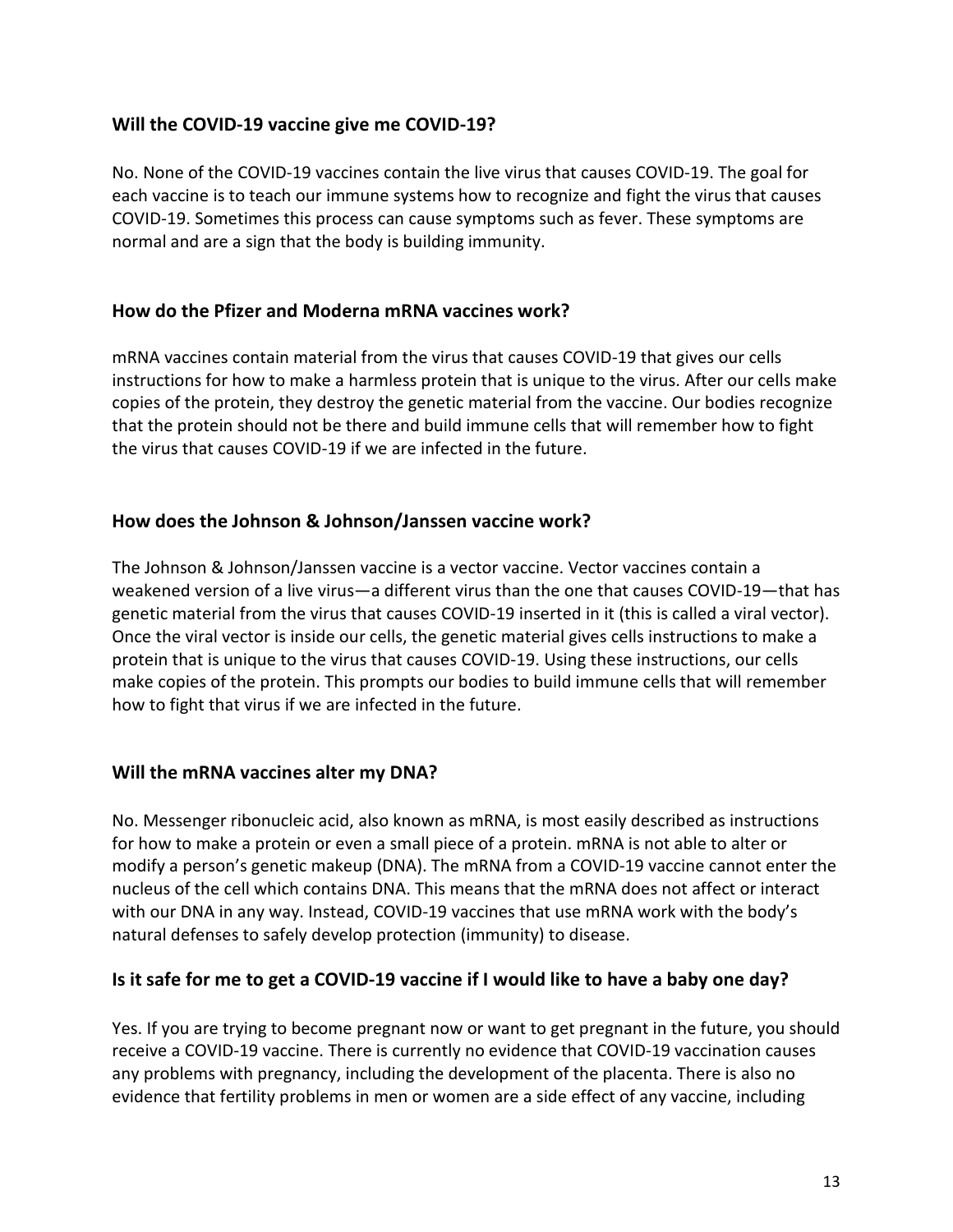COVID-19 vaccines. However, there is evidence that pregnant women with COVID-19 *disease* are at increased risk for severe illness, preterm birth, stillbirth, and other complications. Therefore, COVID-19 vaccination is important to reduce the risk of complications from COVID-19 disease while pregnant.

If you would like to speak to someone about COVID-19 vaccination during pregnancy, you can contact [MotherToBaby,](https://mothertobaby.org/ask-an-expert/) available in English and Spanish by phone or chat, Monday-Friday 8am-5pm.

#### **What do I need to know about reports of blood clots after vaccination?**

A small but increased risk of thrombosis with thrombocytopenia syndrome (TTS), a rare blood clotting condition, has been observed in people who had recently received the Johnson & Johnson/Janssen vaccine. As of May 2022, the risk is about 3 cases per million vaccine doses (0.0003%) in the general adult population, with the highest risk at 8 cases per million vaccine doses (0.0008%) in females aged 30-49 years old. Symptoms typically develop within 2 weeks after receiving the vaccine. The CDC preferentially recommends receiving either the Pfizer or Moderna mRNA vaccines (which have not shown an increased risk of blood clots) instead of the Johnson & Johnson/Janssen vaccine. However, people may choose to receive the Johnson & Johnson/Janssen vaccine anyway—for example, if they previously had a severe allergic reaction to an mRNA vaccine, if they cannot access an mRNA vaccine, or if they simply prefer to receive the Johnson & Johnson/Janssen vaccine and would otherwise remain unvaccinated against COVID-19.

The risk of blood clots after vaccination is very low, and blood clots are much more likely to happen after infection with the virus that causes COVID-19 disease. Contact your healthcare provider and seek medical treatment urgently if you develop shortness of breath, chest pain, leg swelling, persistent abdominal (stomach) pain, severe headache or blurred vision, easy bruising, or tiny red spots on the skin (petechiae). For more information, visit [https://www.cdc.gov/coronavirus/2019-ncov/vaccines/safety/JJUpdate.html.](https://www.cdc.gov/coronavirus/2019-ncov/vaccines/safety/JJUpdate.html)

#### **What do I need to know about reports of myocarditis or pericarditis after vaccination?**

The Centers for Disease Control and Prevention (CDC)'s vaccine safety monitoring systems detected an increase in cases of myocarditis (inflammation of the heart muscle) and pericarditis (inflammation of the membrane around the heart) in some young men after receiving an mRNA (Pfizer or Moderna) COVID-19 vaccine. Cases have occurred predominantly in males aged 12-39 years, within the first week after receiving the second dose of an mRNA COVID-19 vaccine. There has not been a similar pattern reported in people who received the Johnson and Johnson/Janssen vaccine. To date, the risk for myocarditis and/or pericarditis after mRNA booster doses appears lower in young adults than after the primary series.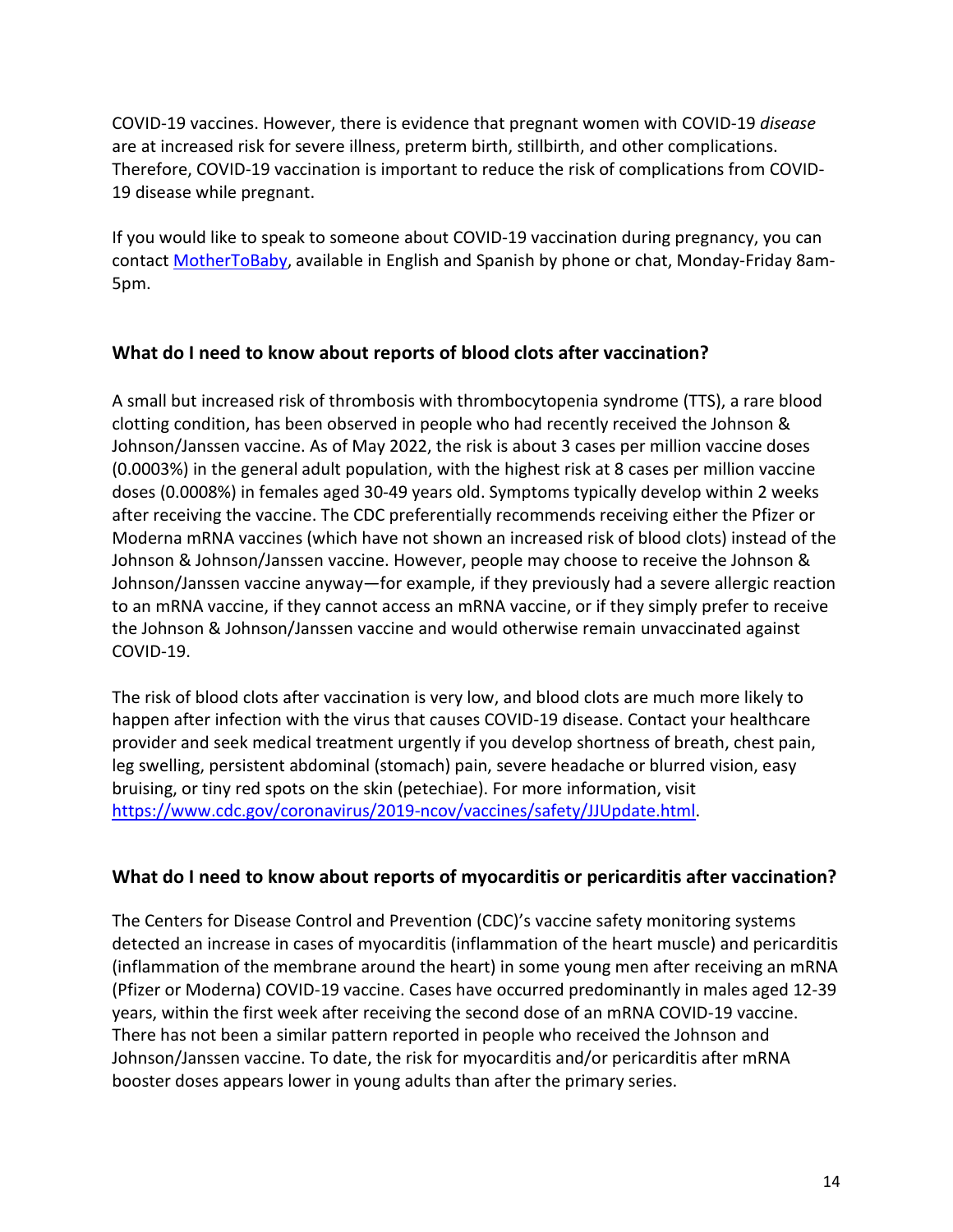CDC is actively monitoring these reports, which are still rare. Myocarditis is a known complication of many diseases, including COVID-19, and is much more likely to occur after infection with COVID-19 than after vaccination.

In most of the cases investigated so far, patients have recovered quickly and responded well to medications and rest. Patients can usually return to normal daily activities after their symptoms improve. Those who have been diagnosed with myocarditis should consult with their cardiologist about return to exercise or sports. However, experts advise that people who develop myocarditis or pericarditis after the first dose of mRNA COVID-19 vaccine generally should not receive a subsequent dose of any COVID-19 vaccine. If such a person decides to receive another COVID-19 dose, they should wait until after their episode of myocarditis or pericarditis has resolved, and should choose a dose of Johnson & Johnson/Janssen vaccine instead of another dose of an mRNA vaccine. The decision to get another dose may be influenced by whether the myocarditis or pericarditis was considered unrelated to vaccination (especially if diagnosis occurred more than 3 weeks after vaccination and/or in the context of an infection such as SARS-CoV-2), the personal risk of severe COVID-19 disease, community transmission levels, and timing of any immunomodulatory therapies.

Whether you have been vaccinated or not, if you experience symptoms such as chest pain, shortness of breath, or feelings of a fast-beating, fluttering, or pounding heart, seek medical care right away.

# **WHAT TO EXPECT WHEN YOU RECEIVE VACCINE?**

# **How many shots of COVID-19 vaccine will be needed?**

Three COVID-19 vaccines are available in the United States. The first is the Pfizer/BioNTech COVID-19 Vaccine, also called Comirnaty®, which is an mRNA vaccine. The primary series requires two shots: a first shot, followed by a second shot no sooner than 21 days later. Both doses should be with the Pfizer vaccine.

The second vaccine is from Moderna, Inc, also called Spikevax®, which is also an mRNA vaccine. The primary series requires two shots: an initial shot, followed by a second shot no sooner than 28 days later. Both doses should be with the Moderna vaccine.

The third vaccine is from a division of Janssen Biotech Inc., a Janssen Pharmaceutical Company of Johnson & Johnson. It is a vector vaccine (not an mRNA vaccine). The primary series requires one shot.

An mRNA vaccine series (Pfizer or Moderna) is preferred over Johnson & Johnson/Janssen, unless there is a medical reason, access issue, or a personal preference for receiving Johnson & Johnson/Janssen vaccine instead. People aged 12-64 years without immunocompromising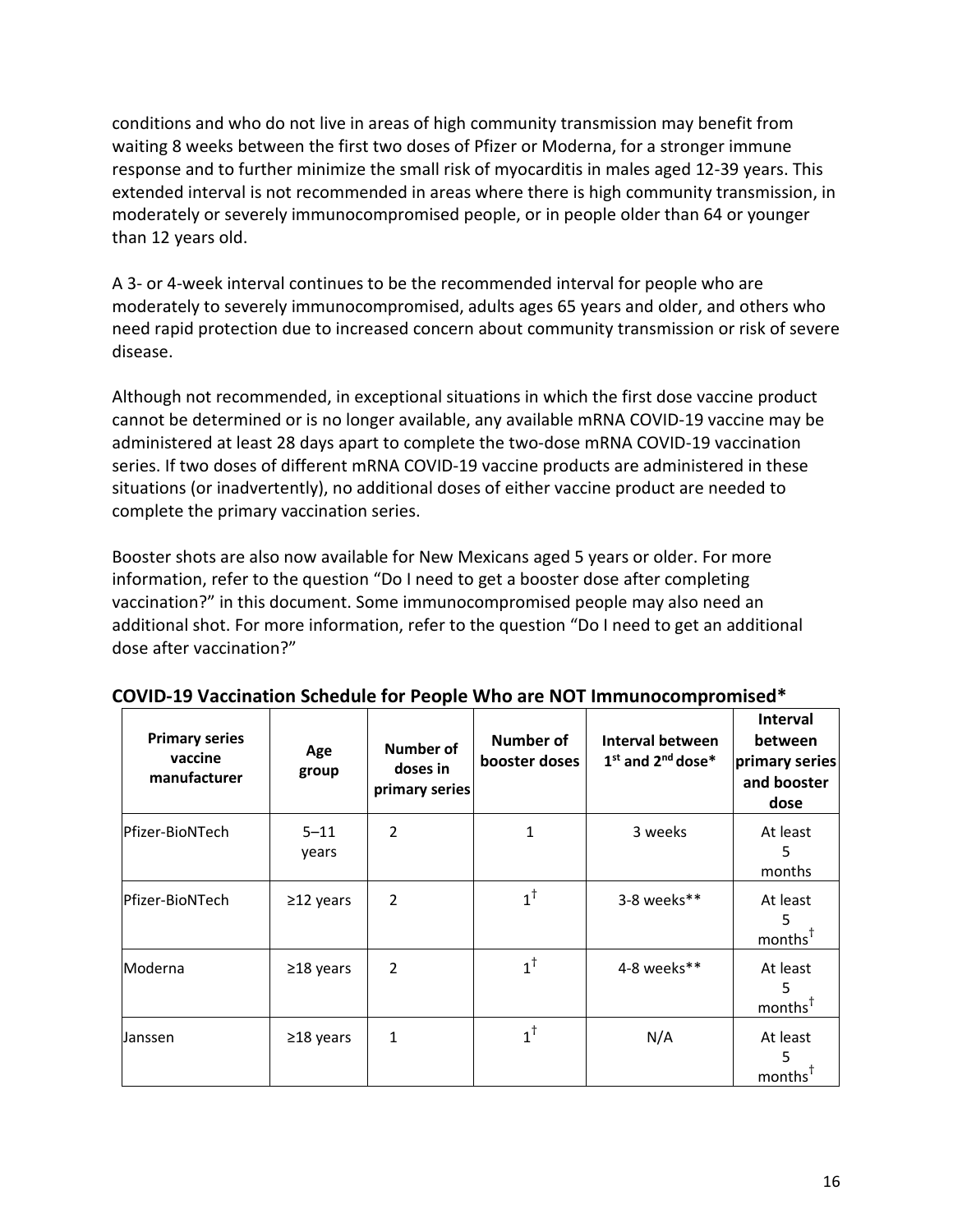For more information, or to register for a vaccination appointment, please visit: https://cv.nmhealth.org/covid-vaccine/. You may also schedule a vaccine appointment directly with a pharmacy or your primary care provider.

What will it cost to get a COVHD9 vaccine? Is free? What if I don't have health insurance?

The vaccine is free to all people at no cost to you, regardless of your insurance or immigration status.

Vaccination providers will be able to charge an administration fee that is reimbursed by the patient's public or private insurance company or, for uninsured patients, by the federal Health Resources and Services Administration's (HRSA) Provider Relief Fund.

The federal government requires vaccine providers to administer vaccine to people for free. While the place you are getting vaccinated may ask for insurance or ID, that is only for those providers to get reimbursed. You are not required to have ID or insurance in order to get a vaccine.

# **SHOULD I GET THE VACCINE?**

Will I need the COVID9 vaccine even if I'm not in a hightisk group?

Yes. While many people with COVID-19 have only a mild illness, others may get a severe case or they may even die. There is no way to know in advance how COVID-19 will affect you, even if you are not at increased risk of severe complications.

Also, if you get infected, you may spread the disease to friends, family, and others around you. COVID-19 vaccination helps protect you by creating an antibody response so that you can have immunity against COVID without actually having to get COVID. While most COVID cases are mild for younger people, you can still get severe COVID or long COVID regardless of your age. The more people are vaccinated and protected against COVID-19 disease, the safer we are.

I am currently infected or have been infected previously with the virus that causes COVID19. Should I get the vaccine?

For persons with prior infection with the SARS-CoV-2 virus, data from clinical trials indicate that COVID-19 vaccines are safe. You should get a COVID-19 vaccine even if you already had COVID-19.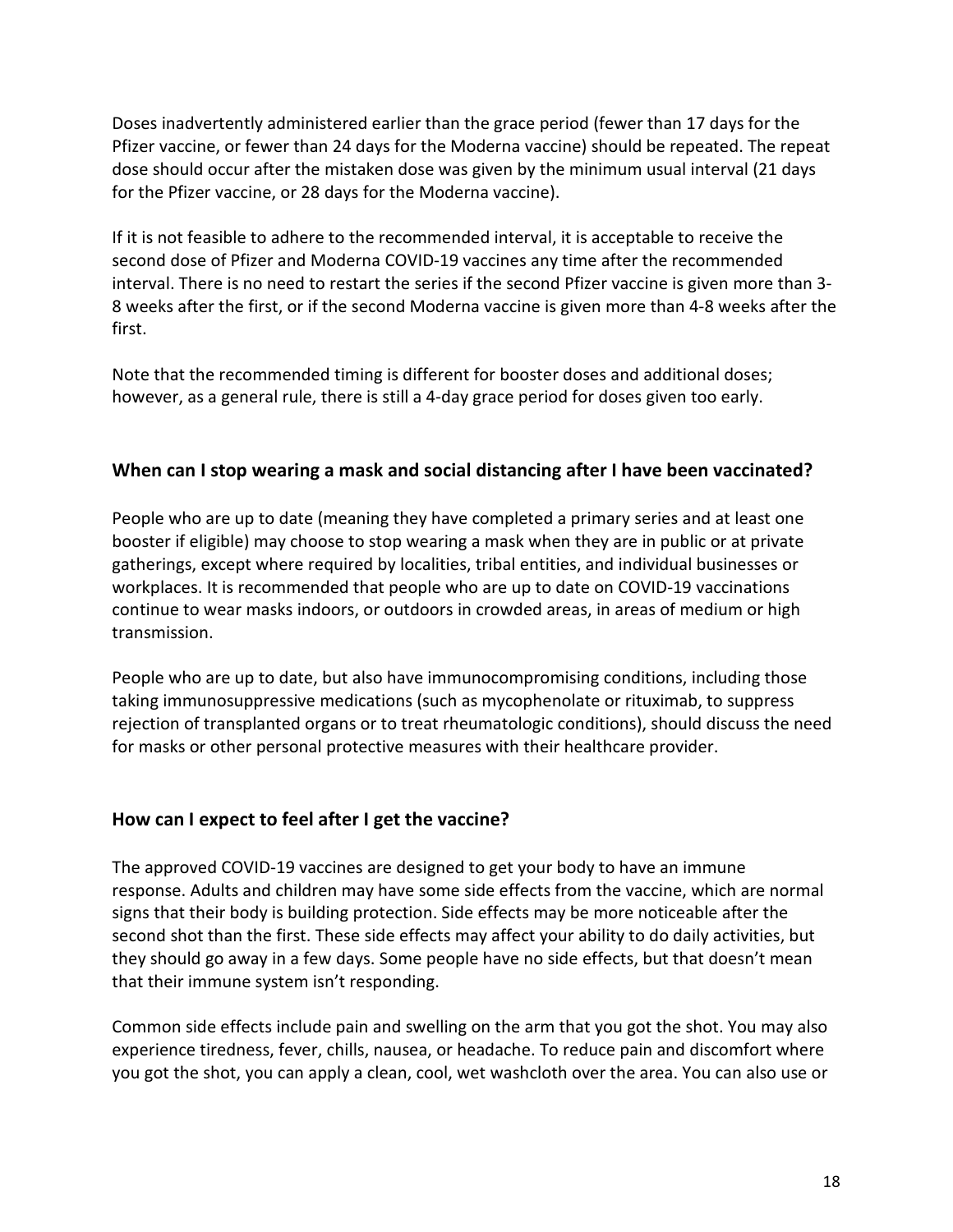exercise your arm. You may also want to talk to your healthcare provider about taking an overthe counter medicine for pain or discomfort.

If the redness or tenderness where you got the shot increases after 24 hours or your side effects are worrying you or do not seem to be going away after a few days, contact your healthcare provider.

Allergic reactions are rare, but your vaccine provider may ask you to sit down and wait for 15 minutes before leaving. If you think you might be having a severe allergic reaction after leaving the vaccination site, seek immediate medical care by calling 911.

This CDC website gives information about what you can expect after getting a COVID-19 vaccine: <https://www.cdc.gov/coronavirus/2019-ncov/vaccines/expect/after.html>

#### **How do I report if I have a problem or bad reaction after getting a COVID-19 vaccine?**

CDC and FDA encourage the public to report possible bad reactions, called adverse events, to the Vaccine Adverse Event Reporting System (VAERS). This national system collects these data to look for adverse events that are unexpected, appear to happen more often than expected, or have unusual patterns of occurrence. Learn about the [difference between a vaccine side effect](https://www.cdc.gov/vaccinesafety/ensuringsafety/sideeffects/index.html)  [and an adverse event.](https://www.cdc.gov/vaccinesafety/ensuringsafety/sideeffects/index.html) Reports to VAERS help CDC monitor the safety of vaccines. Safety is a top priority.

Alternatively, you may call the Coronavirus Hotline at 1-855-600-3453 and press Option 1 to speak with Poison Control who can collect the adverse event information and submit it to the CDC VAERS.

Healthcare providers will be required to report certain adverse events following vaccination to VAERS. Healthcare providers also have to adhere to any revised safety reporting requirements according to FDA's conditions of authorized use throughout the duration of any Emergency Use Authorization; these requirements would be posted on FDA's website.

CDC has implemented a new smartphone-based tool called **v-safe** to check-in on people's health after they receive a COVID-19 vaccine. When you receive your vaccine, you should also receive a **v-safe** information sheet telling you how to enroll in **v-safe**. If you enroll, you will receive regular text messages directing you to surveys where you can report any problems or adverse reactions you have after receiving a COVID-19 vaccine. Please visit [V-safe After](https://www.cdc.gov/coronavirus/2019-ncov/vaccines/safety/vsafe.html)  [Vaccination Health Checker | CDC](https://www.cdc.gov/coronavirus/2019-ncov/vaccines/safety/vsafe.html) to register and use v-safe after vaccination.

# **Will the COVID-19 vaccine cause Guillain Barré Syndrome?**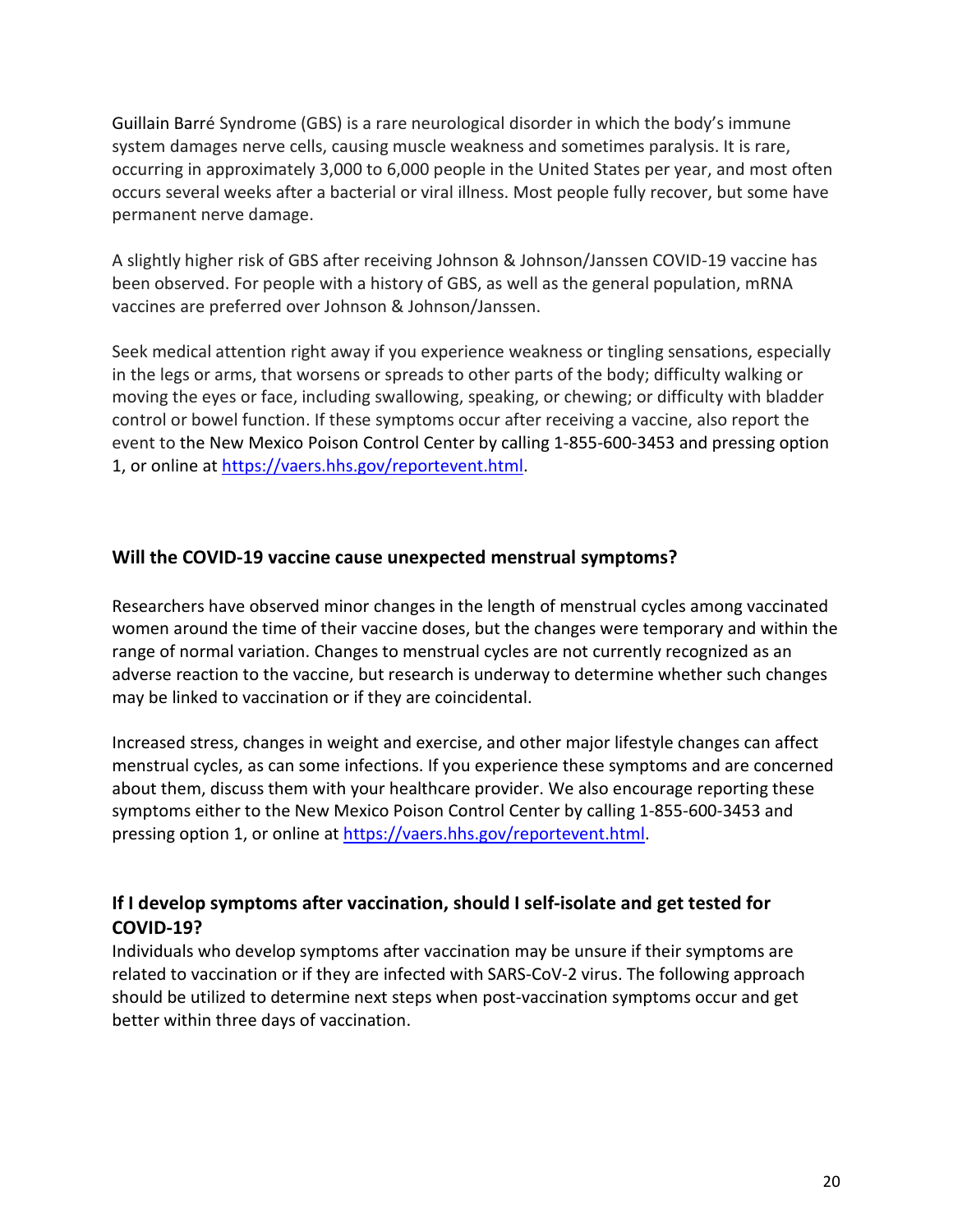| Presence of ANY symptom after<br>vaccination                                             | <b>Suggested approach</b>                                                                                                                                                                                                                                                                                                                                                                                                                                                                                                                                                                              |  |
|------------------------------------------------------------------------------------------|--------------------------------------------------------------------------------------------------------------------------------------------------------------------------------------------------------------------------------------------------------------------------------------------------------------------------------------------------------------------------------------------------------------------------------------------------------------------------------------------------------------------------------------------------------------------------------------------------------|--|
| Injection site pain, swelling, and/or<br>redness                                         | These symptoms are consistent with COVID-19 vaccination.<br>Self-isolation is not recommended.                                                                                                                                                                                                                                                                                                                                                                                                                                                                                                         |  |
| Cough, shortness of breath, runny<br>nose, sore throat, and/or loss of taste<br>or smell | These symptoms are unlikely to be from COVID-19 vaccination.<br>Self-isolate immediately and get tested for COVID-19*.                                                                                                                                                                                                                                                                                                                                                                                                                                                                                 |  |
| Fever (100.0°F or higher), fatigue,<br>headache, chills, myalgia, and/or<br>arthralgia   | These symptoms are consistent with post-vaccination, SARS-<br>CoV-2 infection, or another infectious pathogen.<br>Self-isolate until all of the following conditions have been<br>met:<br>Feel well enough to perform normal activities, AND<br>$\bullet$<br>Fever has resolved, AND<br>No additional symptoms are experienced (i.e., do not<br>$\bullet$<br>have other signs of COVID-19 including cough,<br>shortness of breath, sore throat, and/or change in<br>smell or taste)<br>Self-isolate and get tested for COVID-19* if symptoms are not<br>improving or persist for more than three days. |  |

\*Positive viral (nucleic acid or antigen) tests for SARS-CoV-2, if performed, should **not** be attributed to the COVID-19 vaccine, as vaccination does not influence the results of these tests.

# **If I have received the vaccine, do I have to quarantine after close contact with someone who has tested positive for the virus that causes COVID-19?**

If you are up to date with current CDC vaccination recommendations:

• Are 5 years or older and have received all recommended vaccine doses in the primary series and all booster doses recommended for them, when eligible

Then you do not need to quarantine, but you should wear a well-fitting mask around others for 10 days from the date of your last close contact with someone with COVID-19, and get tested on day 5, if you have not developed any COVID-19 symptoms. If you develop symptoms, you should get tested immediately and stay home.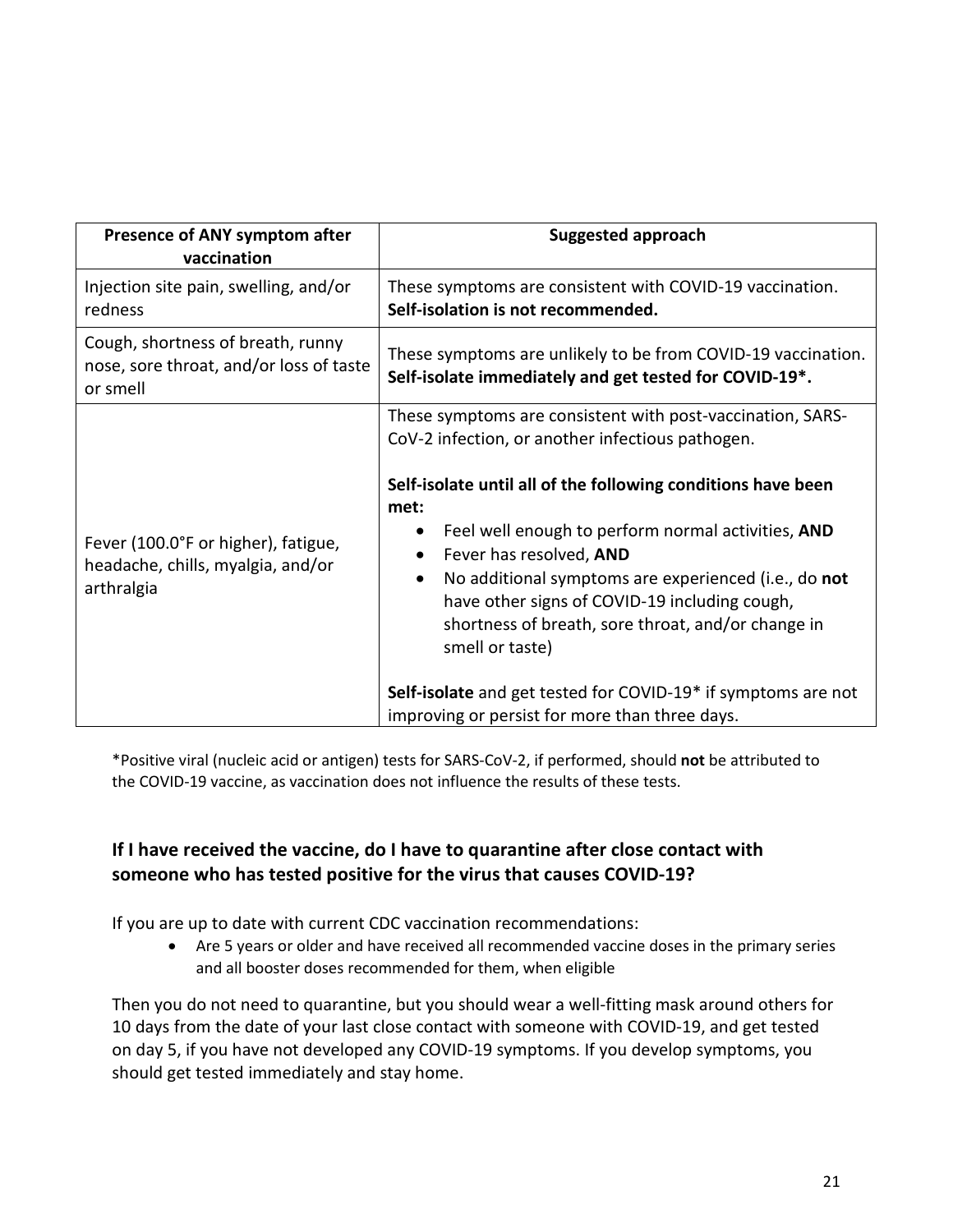# **HOW CAN I GET A COVID-19 VACCINE?**

#### How many COVID-19 vaccines are available in the United States?

Three vaccines have completed development and been authorized or approved in the United States. The Pfizer/BioNTech vaccine, also called Comirnaty®, has been approved by the FDA for people aged 16 years and older, and the Moderna vaccine, also called Spikevax®, has been approved by the FDA for people aged 18 years and older. The FDA has also granted Emergency Use Authorization (EUA) for the Pfizer/BioNTech vaccine in children 5 through 15 years of age. The FDA has also authorized the Johnson and Johnson/Janssen vaccine in people aged 18 years and older, but as of May 5, 2022, has restricted the authorization to people for whom other COVID-19 vaccines are not accessible or clinically appropriate, or who prefer the Johnson & Johnson/Janssen vaccine for personal reasons, and would otherwise not get a COVID-19 vaccine.

Multiple additional COVID-19 vaccines are under development or have been authorized for use in other countries. Some of these vaccines are in large-scale (Phase 3) clinical trials in the United States. During Phase 3 trials, scientists give the vaccine to thousands of people to see how many become infected, compared with volunteers who receive a placebo. These trials can determine if the vaccine is safe and protects against COVID-19.

Phase 3 trials are designed to reveal evidence of relatively rare side effects that might have been missed in earlier studies. In addition, COVID-19 vaccine manufacturers include members of different gender, age, race, and ethnicity groups in Phase 3 trials to ensure vaccine effectiveness and safety across diverse populations.

# How can I register to get a COVID-19 vaccine?

There are several ways to register to be vaccinated with COVID-19 vaccine. 1) NMDOH App: You can visit the online registration webpage at https://cvvaccine.nmhealth.org/, create your profile and enter your health and other information.

2) Call the hotline: Users who have questions or would like support with the registration process - including New Mexicans who do not have internet access - can dial 1-855-600-3453, press option 0 for vaccine questions, and then option 4 for technical support.

3) Vaccine.gov: Since not all providers are registered on the NMDOH app, you can also find vaccines at vaccine.gov which will give you a wider range of providers

4) Vaccines may also be available at local pharmacies or from your primary care provider.

#### Is there enough COVID-19 vaccine for everyone?

There is enough supply for New Mexicans to schedule their own vaccination appointments.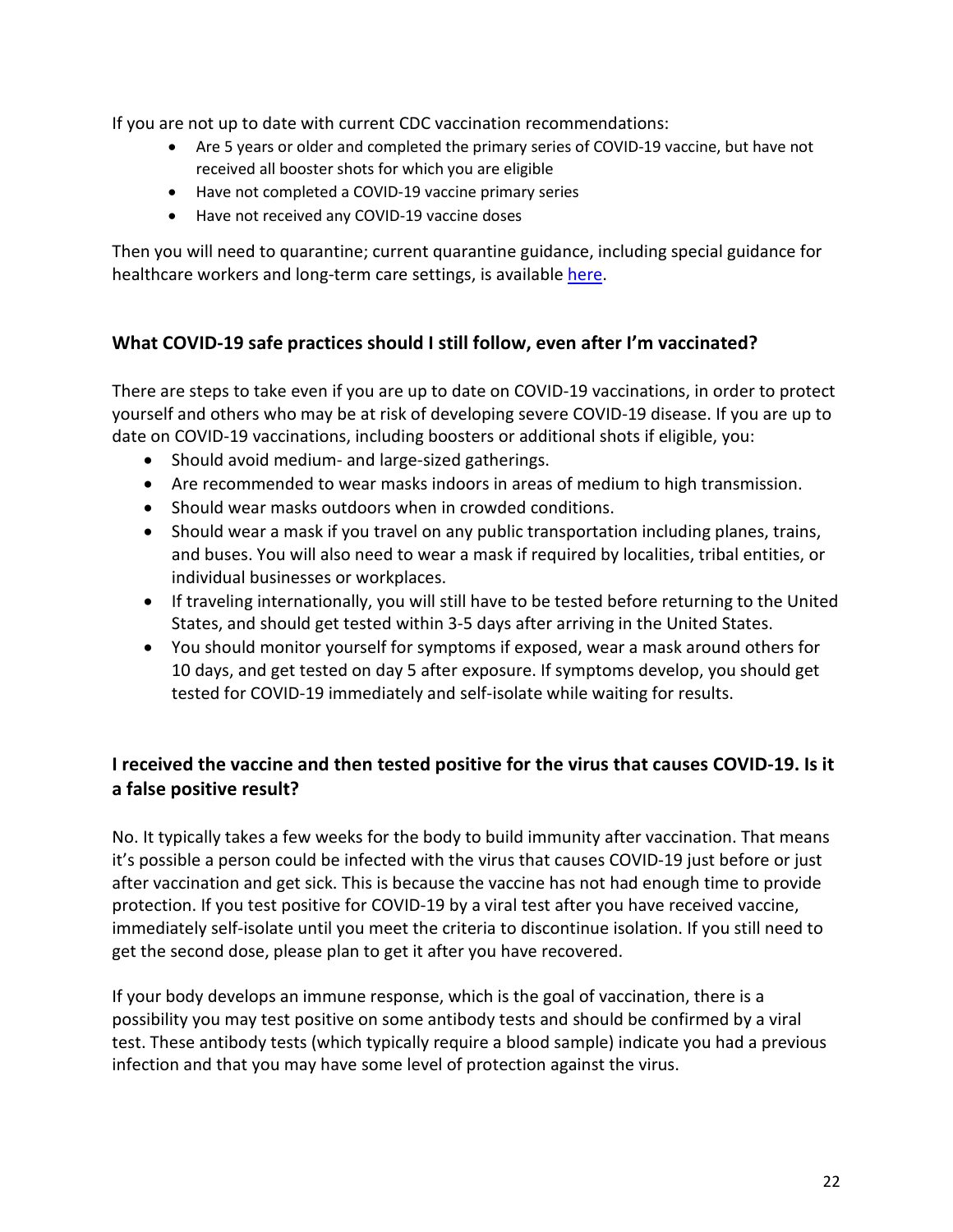### **What percentage of the population needs to get vaccinated to have herd immunity?**

Experts do not know what percentage of people would need to get vaccinated to achieve herd immunity to COVID-19. Herd immunity is a term used to describe when enough people have protection—either from previous infection or vaccination—that it is unlikely a virus or bacteria can spread and cause disease. Everyone within the community is protected even if some people don't have any protection themselves. To achieve this, it is critical that we get as many people as possible to get the vaccine. The best way to ensure that you are protected from COVID-19 is to vaccinate yourself. Herd immunity, even if it is achieved, may not protect you.

# **I received the vaccine and need to get another non-COVID-19 vaccine(s). When can I receive that non-COVID-19 vaccine(s)?**

COVID-19 vaccine may be administered with other vaccines without regard to timing, including on the same day.

# **Is it safe to receive monoclonal antibodies, convalescent plasma, or other products to treat or prevent COVID-19 after being vaccinated?**

Prior receipt of a COVID-19 vaccine should not affect treatment decisions (including use of monoclonal antibodies, convalescent plasma, antiviral treatment, or corticosteroid administration) or timing of such treatments, with the exception of EVUSHELD™. Administration of tixagevimab/cilgavimab (EVUSHELD™) for pre-exposure prophylaxis should be delayed for at least two weeks after COVID-19 vaccination.

#### **What's the difference between a booster dose and an additional dose?**

An additional dose of vaccine is given to people with moderately to severely compromised (weakened) immune systems. This additional dose of vaccine is intended to improve an immunocompromised person's response to their initial vaccine series, which may not have been enough to mount a sufficient immune response. Currently, an additional dose is recommended for moderately to severely immunocompromised people 5 years or older, followed by one booster dose if they are aged 5-11 years old, or two booster doses if they are aged 12 years or older.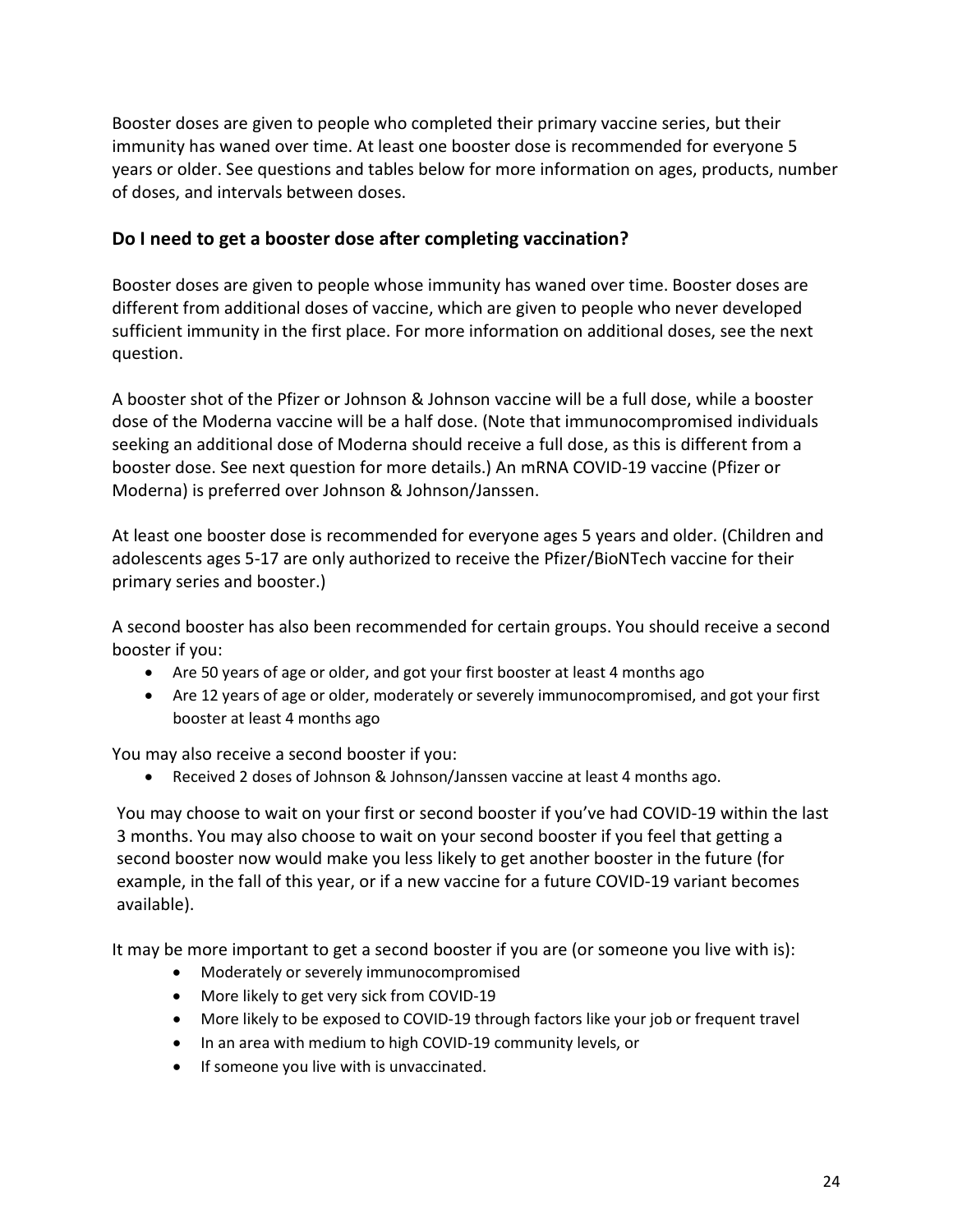# **COVID-19 Booster Shot Eligibility\***

| Age 5-17<br>years  | If you received<br>Pfizer/BioNTech<br>(Comirnaty®) primary<br>series<br>Should receive one<br>Pfizer booster dose                                                                                                                          | If you received Moderna<br>(Spikevax <sup>®</sup> ) primary<br>series<br>N/A                                                                                                                                                         | If you received Johnson &<br>Johnson/Janssen primary<br>series<br>N/A                                                                                                                                                                                                              |
|--------------------|--------------------------------------------------------------------------------------------------------------------------------------------------------------------------------------------------------------------------------------------|--------------------------------------------------------------------------------------------------------------------------------------------------------------------------------------------------------------------------------------|------------------------------------------------------------------------------------------------------------------------------------------------------------------------------------------------------------------------------------------------------------------------------------|
|                    | ≥5 months after<br>completing primary<br>series                                                                                                                                                                                            |                                                                                                                                                                                                                                      |                                                                                                                                                                                                                                                                                    |
| Age 18-49<br>years | Should receive one<br>booster (preferably<br>Pfizer or Moderna)<br>≥5 months after<br>completing primary<br>series                                                                                                                         | Should receive one<br>booster (preferably<br>Pfizer or Moderna) ≥5<br>months after<br>completing primary<br>series                                                                                                                   | Should receive one booster<br>dose (preferably Pfizer or<br>Moderna) ≥2 months after J&J<br>dose.<br>(If already received both a<br>primary dose and booster dose<br>using $J&J \geq 4$ months ago, then<br>may choose to receive 2nd<br>booster dose using Pfizer or<br>Moderna.) |
| Age 50+<br>years   | Should get first<br>booster (preferably<br>Pfizer or Moderna)<br>$\geq$ 5 months after<br>completing primary<br>series.<br>May choose to<br>receive second<br>booster dose (Pfizer<br>or Moderna) ≥4<br>months after first<br>booster dose | Should get first booster<br>(preferably Pfizer or<br>Moderna) $\geq$ 5 months<br>after completing<br>primary series.<br>May choose to receive<br>second booster dose<br>(Pfizer or Moderna) ≥4<br>months after first<br>booster dose | Should get first booster<br>(preferably Pfizer or<br>Moderna) $\geq$ 2 months after<br>completing primary series.<br>Should get second booster<br>dose (Pfizer or Moderna) ≥4<br>months after first booster<br>dose                                                                |

**\*** Booster shot guidance differs for people who are moderately or severely immunocompromised. See next table.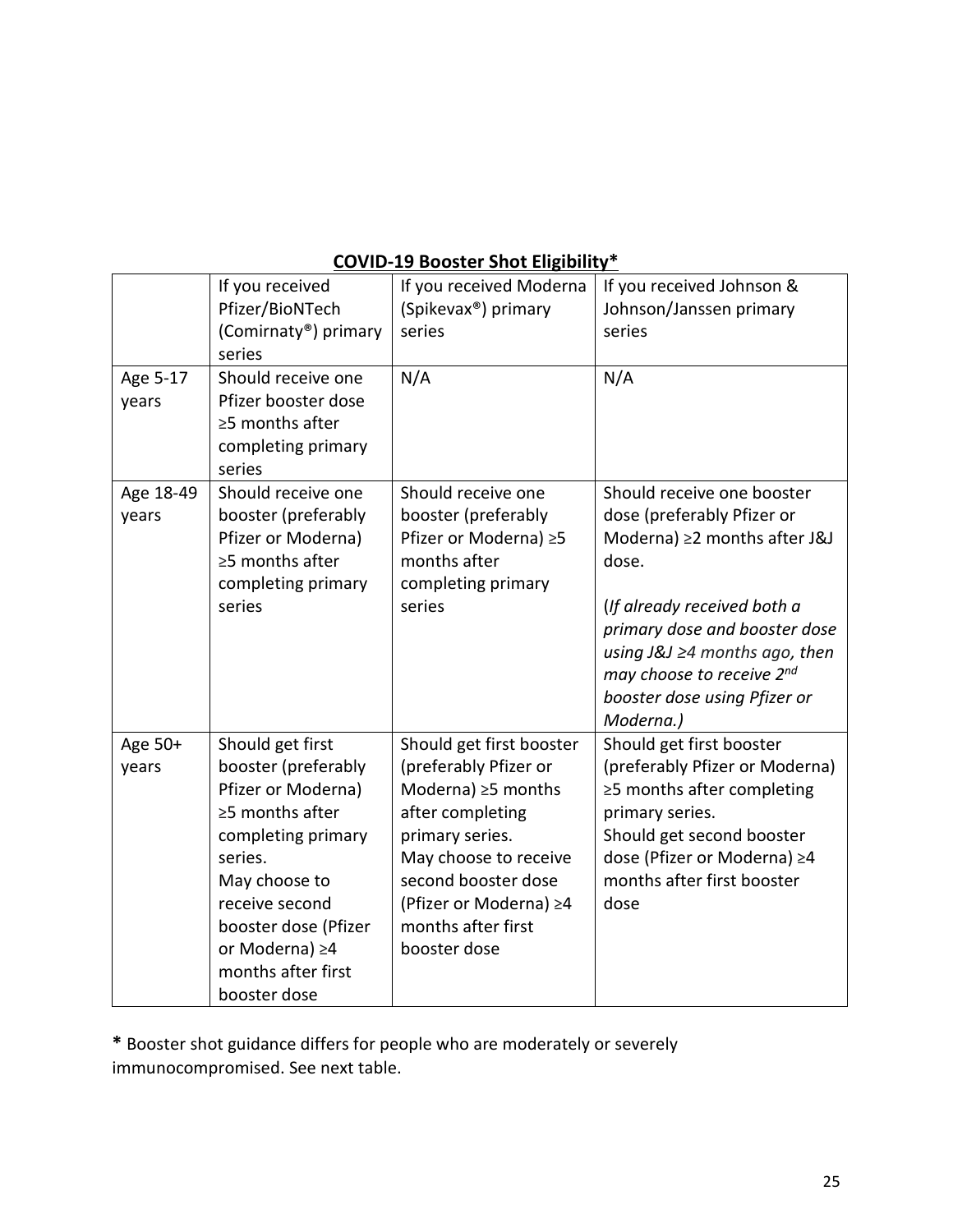# **Do I need to get an additional dose after completing vaccination?**

Additional doses are different from booster doses. A booster dose is given to someone whose immunity has waned over time, while additional doses are given to people who never developed sufficient immunity in the first place. For more information on booster doses, see the previous question.

As of August 13, 2021, people who have undergone solid organ transplantation, or have been diagnosed with conditions considered to have an [equivalent level of immunocompromise,](https://www.nmhealth.org/news/awareness/2021/8/?view=1613) and who have previously received two doses of either the Pfizer or Moderna COVID-19 vaccines, are recommended to receive a third dose of the Pfizer or Moderna vaccine. The third dose should be the same brand as the first two doses in the series, but if that is not possible, it is acceptable for the third dose to be from the other authorized mRNA COVID-19 vaccine brand (i.e., Pfizer or Moderna). The third dose should be administered at least 28 days after completion of the initial two-dose series, and at least two weeks before initiation or resumption of immunosuppressive therapies. (For patients who receive B-cell-depleting therapies on a continuing basis, COVID-19 vaccines should be administered approximately 4 weeks before the next scheduled therapy.)

If a person who is moderately or severely immunocompromised receives a single (primary) dose of Johnson & Johnson/Janssen, they should receive an additional dose of an mRNA vaccine (Pfizer or Moderna) at least 28 days later. If Moderna is used, it should be a full dose.

Many immunocompromised recipients of the Johnson & Johnson/Janssen primary vaccine may have already received a booster dose, without first having had a second (additional) mRNA dose. In this situation, regardless of the type and timing of the vaccine received as the second dose, administer an mRNA (Pfizer or full dose of Moderna) vaccine as the third dose, at least two months after dose 2.

Discuss with your healthcare provider the best timing of your vaccine and other clinical care, as well as whether your health condition(s) or medication(s) cause an equivalent level of immunocompromise as solid organ transplantation.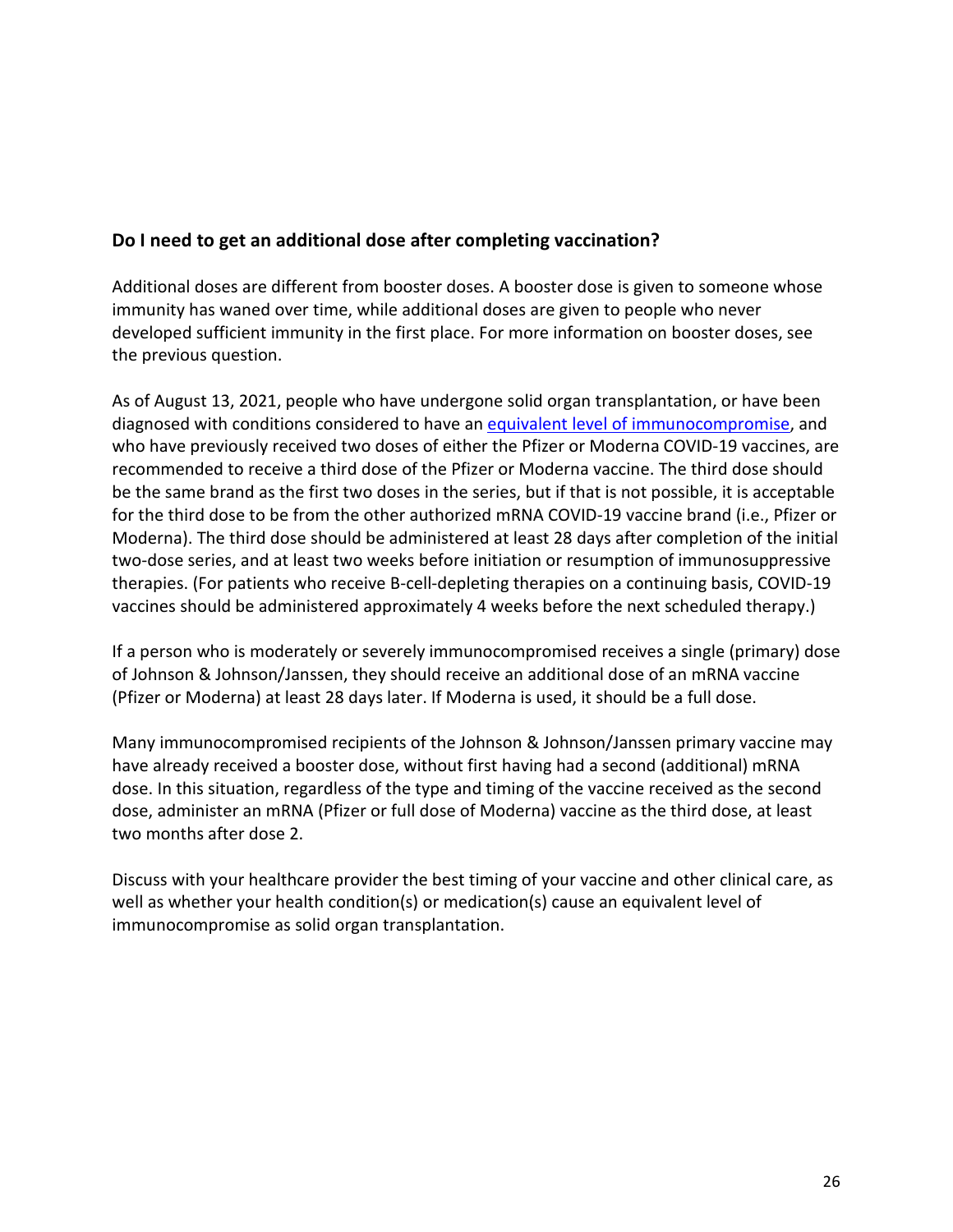# **COVID-19 Booster Shot and Additional Shot Timing for People Who Are Moderately or Severely Immunocompromised\***

|                    | If you received<br>Pfizer/BioNTech<br>(Comirnaty®) primary<br>series                                                                                                                                                                                             | If you received Moderna<br>(Spikevax <sup>®</sup> ) primary<br>series                                                                                                                                                                                                  | If you received Johnson &<br>Johnson/Janssen primary<br>series                                                                                                                                                                                                                        |
|--------------------|------------------------------------------------------------------------------------------------------------------------------------------------------------------------------------------------------------------------------------------------------------------|------------------------------------------------------------------------------------------------------------------------------------------------------------------------------------------------------------------------------------------------------------------------|---------------------------------------------------------------------------------------------------------------------------------------------------------------------------------------------------------------------------------------------------------------------------------------|
| Age 5-11<br>years  | One additional<br>$\bullet$<br>dose of Pfizer ≥28<br>days after 2 <sup>nd</sup> dose.<br>One booster dose<br>of Pfizer ≥3 months<br>after additional<br>dose.                                                                                                    | N/A                                                                                                                                                                                                                                                                    | N/A                                                                                                                                                                                                                                                                                   |
| Age 12-17<br>years | One additional<br>dose of Pfizer ≥28<br>days after 2 <sup>nd</sup> dose.<br>First booster dose<br>of Pfizer ≥3 months<br>after additional<br>dose.<br>Second booster<br>dose of Pfizer ≥4<br>months after first<br>booster dose.                                 | N/A                                                                                                                                                                                                                                                                    | N/A                                                                                                                                                                                                                                                                                   |
| Age 18+            | One additional<br>$\bullet$<br>dose of Pfizer or<br>Moderna ≥28 days<br>after 2 <sup>nd</sup> dose.<br>First booster dose<br>of preferably Pfizer<br>or Moderna ≥3<br>months after<br>additional dose.<br>Second booster<br>dose (Pfizer or<br>Moderna) $\geq 4$ | One additional<br>$\bullet$<br>dose of Pfizer or<br>Moderna ≥28 days<br>after 2 <sup>nd</sup> dose.<br>First booster dose<br>of preferably<br>Pfizer or Moderna<br>$\geq$ 3 months after<br>additional dose.<br>Second booster<br>dose (Pfizer or<br>Moderna) $\geq 4$ | One additional dose of<br>$\bullet$<br>Pfizer or Moderna ≥28<br>days after single J&J<br>dose.<br>First booster dose of<br>preferably Pfizer or<br>Moderna ≥2 months<br>after additional dose.<br>Second booster dose<br>(Pfizer or Moderna) ≥4<br>months after first<br>booster dose |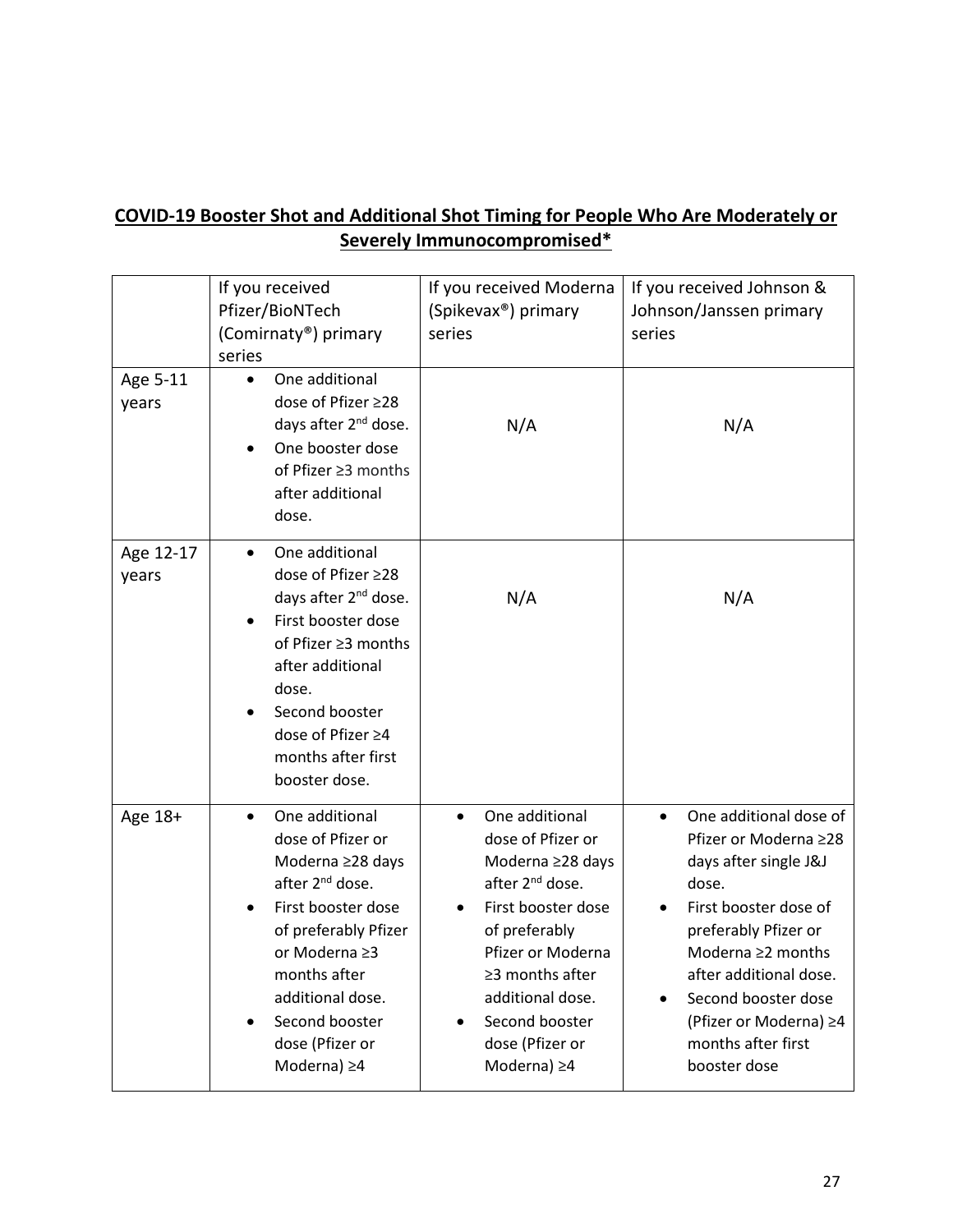| months after first | months after first |  |
|--------------------|--------------------|--|
| booster dose       | booster dose       |  |

**\*** See the [CDC page](https://www.cdc.gov/coronavirus/2019-ncov/vaccines/recommendations/immuno.html#mod) for a current list of who is considered moderately or severely immunocompromised for COVID-19 vaccination purposes.

# **I am moderately or severely immunocompromised. Can I get both an additional dose and a booster dose?**

Yes; see the table in the above question for details. Moderately and severely immunocompromised people aged 5 years or older who completed an mRNA COVID-19 vaccine primary series and received an additional mRNA dose should receive a first COVID-19 booster dose three months after completing their third mRNA dose. Moderately and severely immunocompromised people aged 12 years or older should additionally receive a second booster dose four months after the first booster dose, for a total of five doses. The booster dose(s) should preferably be a full dose of Pfizer (age 5+) or a half dose of Moderna (age 18+).

Some moderately or severely immunocompromised people who received a dose of Johnson & Johnson/Janssen as their primary series may have already received a booster dose, without first having had an additional mRNA dose. In this situation, regardless of the type and timing of the vaccine received as the second dose, a full dose of Pfizer or Moderna should be given as the third dose at least 2 months after the second dose.

# **What do I need to know about new COVID-19 variants and vaccination?**

New variants of the SARS-CoV-2 virus (such as Delta and Omicron) are expected to occur, and can happen more frequently when the virus is able to spread quickly among many people. Getting the COVID-19 vaccine and getting boosted when you're eligible is one of the best ways to slow the emergence of new variants.

While data are currently limited on how effective vaccines will be against new variants that arise, including Omicron, we continue to see that vaccines reduce your risk of severe illness, hospitalization, and death from COVID-19. With other variants, like Delta, vaccines have remained effective at preventing severe illness, hospitalization, and death, even if a breakthrough infection occurs in a person up to date on their COVID-19 vaccinations. The recent emergence of Omicron further emphasizes the importance of vaccination and boosters.

# **Should I get an antibody test before or after vaccination?**

Antibody testing (or serological testing) is not currently recommended to assess immunity before or after COVID-19 vaccination, though it may be requested by your clinician under special circumstances. Antibodies can be produced in the body after infection with the SARS-CoV-2 virus that causes COVID-19, or by vaccination with a COVID-19 vaccine. However, an